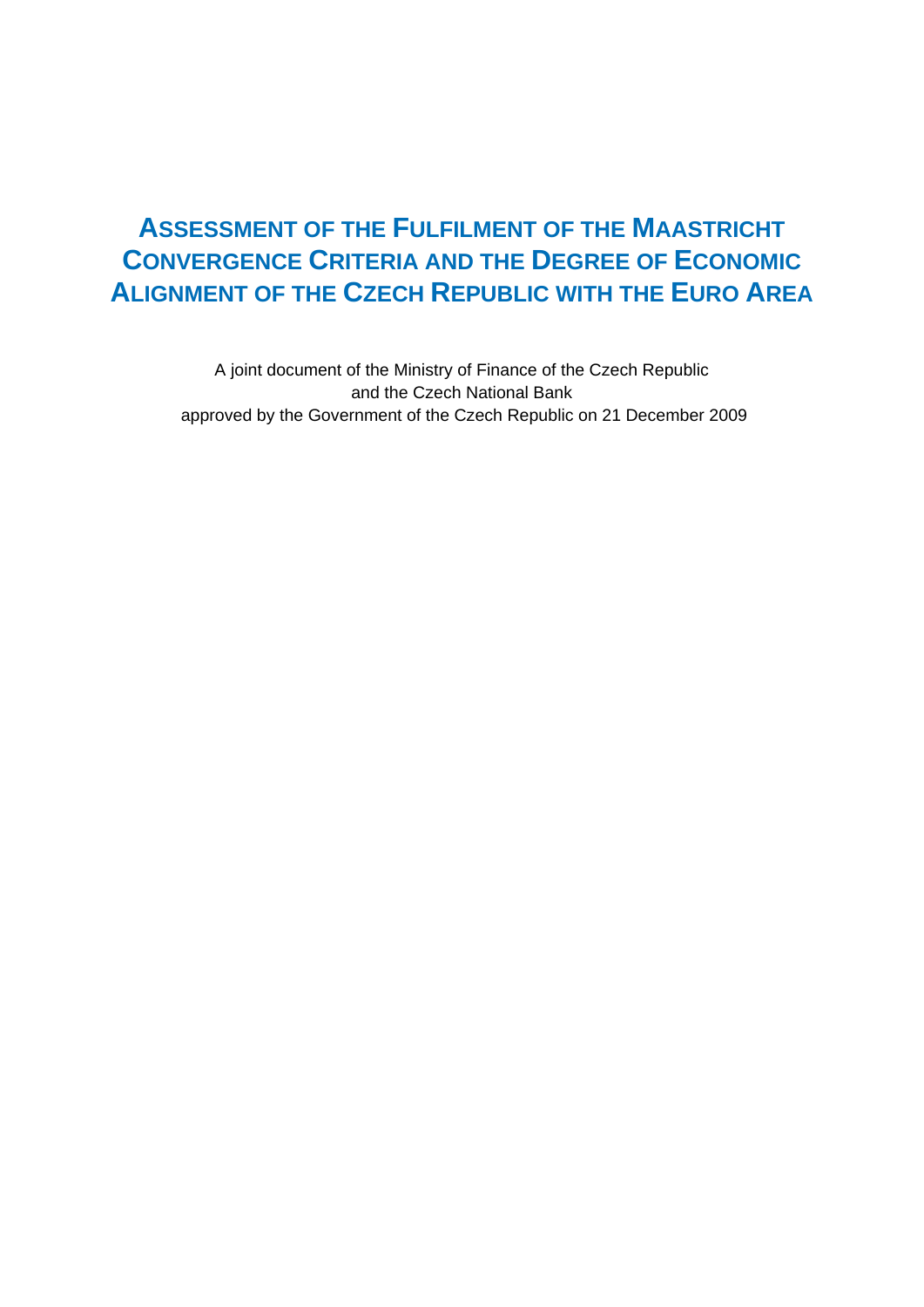# **CONTENTS**

| $\mathbf 1$ |     | Summary and Recommendations Regarding the Czech Republic's Preparedness         |  |
|-------------|-----|---------------------------------------------------------------------------------|--|
|             |     |                                                                                 |  |
|             | 1.1 |                                                                                 |  |
|             | 1.2 |                                                                                 |  |
|             | 1.3 |                                                                                 |  |
| 2           |     | Assessment of the Current and Expected Fulfilment of the Maastricht Convergence |  |
|             |     |                                                                                 |  |
|             | 2.1 |                                                                                 |  |
|             | 2.2 |                                                                                 |  |
|             | 2.3 |                                                                                 |  |
|             | 2.4 |                                                                                 |  |
| 3           |     | Assessment of the Czech Republic's Current Economic Alignment with the Euro     |  |
|             |     |                                                                                 |  |
|             | 3.1 |                                                                                 |  |
|             | 3.2 |                                                                                 |  |

# **TABLES**

| Table 2.4: Yields to maturity of 10-year government bonds on the secondary market  13 |  |
|---------------------------------------------------------------------------------------|--|

# **CHARTS**

| Chart 3.1: Real economic convergence of selected states towards the euro area in 2008  16 |
|-------------------------------------------------------------------------------------------|
|                                                                                           |
|                                                                                           |
|                                                                                           |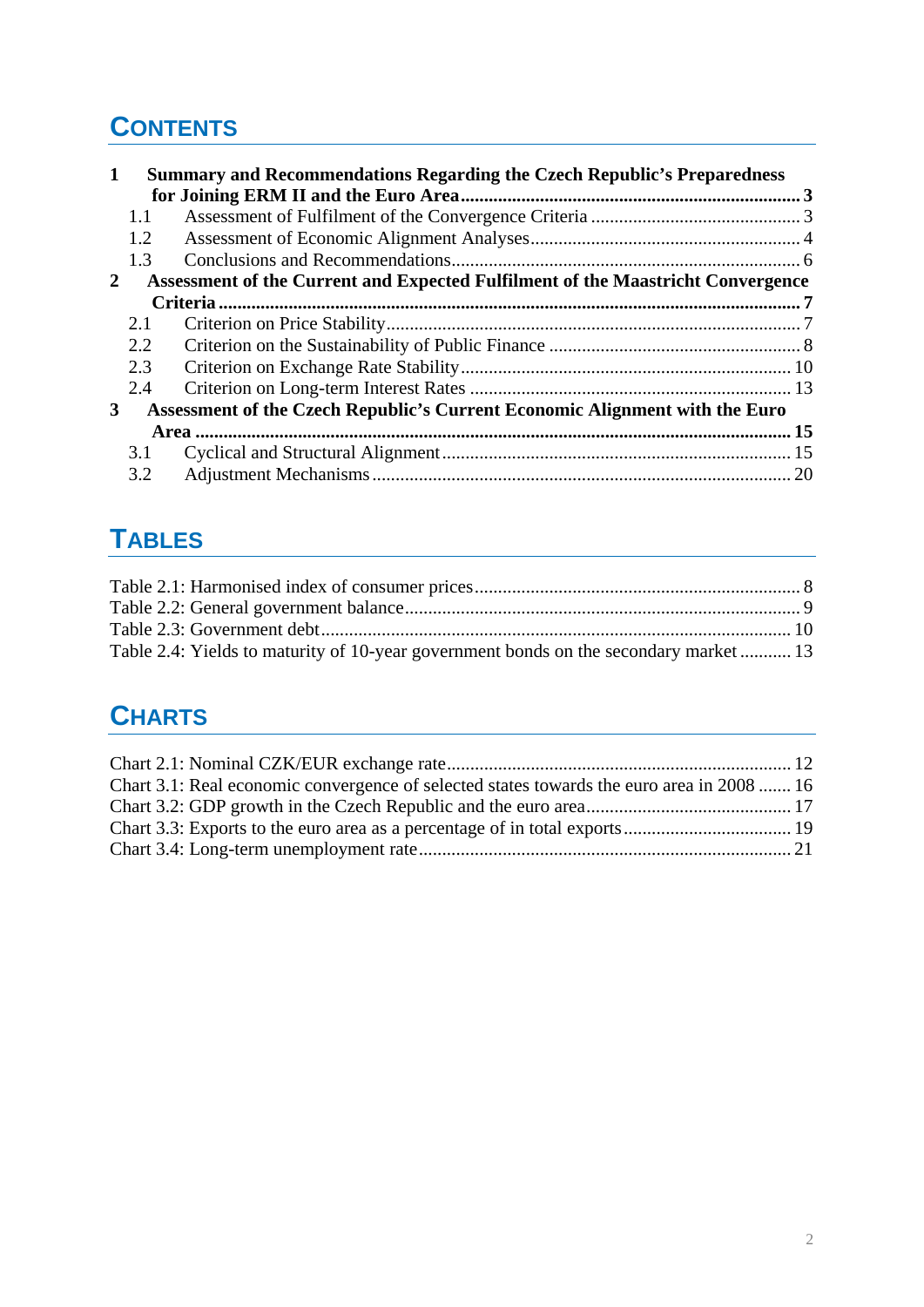# **1 SUMMARY AND RECOMMENDATIONS REGARDING THE CZECH REPUBLIC'S PREPAREDNESS FOR JOINING ERM II AND THE EURO AREA**

Besides being required to harmonise their legislation with Articles 108 and 109 of the Treaty establishing the European Community and the Statute of the European System of Central Banks, EU Member States are required to achieve a high degree of sustainable convergence in order to join the euro area.

As regards European structures, this is measured by the fulfilment of four convergence criteria: a high degree of price stability, as apparent from the rate of inflation; sustainability of the government financial position, as measured by the government deficit and government debt; exchange rate stability, as measured by movements in the exchange rate within the normal fluctuation margins of the ERM II system for two years without devaluation; and durability of nominal convergence, as reflected in the long-term interest rate level.

The Czech Republic is obliged to take steps to be prepared to join the euro area as soon as possible. However, setting the date for joining the euro area is within the competence of the Member State and depends on its preparedness. Potential non-fulfilment of the convergence criteria has no direct consequences for the Czech Republic. The only exception is the criterion on the sustainability of public finance. If a country fails to meet this criterion it is subject to the excessive deficit procedure, which the Czech Republic was in from spring 2004 to June 2008. The procedure will probably be re-opened against the Czech Republic before the end of 2009.

## **1.1 Assessment of Fulfilment of the Convergence Criteria**

The Czech Republic will be compliant with **the criterion on price stability** at the end of 2009 owing to sharp disinflation caused by the abatement of the mostly one-off inflation factors recorded in the past, and owing to the economic recession. The Czech Republic should see relatively subdued consumer price inflation in 2010–2012. In the medium term, moreover, upward pressures on the price criterion reference value are expected as the global economy recovers. Fulfilment of the price stability criterion should thus not be a major problem for the Czech Republic unless large unforeseeable shocks occur in the reference period.

The reduction of the CNB's inflation target for the national CPI to 2.0%, with a tolerance band of  $\pm 1.0$  p.p., from 1 January 2010 creates better conditions for fulfilling the criterion. It is desirable, however, that no substantial inflationary changes to indirect taxes or other administrative measures in the consumer price area hindering the fulfilment of the criterion be made during the reference period for the assessment of this criterion.

The Czech Republic is not compliant with **the criterion on the sustainability of the government financial position** at present, and given the current fiscal policy settings and expected macroeconomic developments it is not likely to fulfil it in the medium term either.

The general government deficit for 2009 is notified at 6.6 % of GDP. The government's fiscal strategy aims to reduce the deficit to 5.3% of GDP in 2010. Unless more measures are adopted, however, it will rise to 5.6% of GDP in 2011 and 5.5% of GDP in 2012 according to the Czech Ministry of Finance's forecast. This is well above the 3% reference value.

The Czech Republic has long been compliant with the government debt-to-GDP ratio criterion. Given its relatively low initial level of government debt, the Czech Republic currently has no problems fulfilling this criterion, although the rate of growth of the debt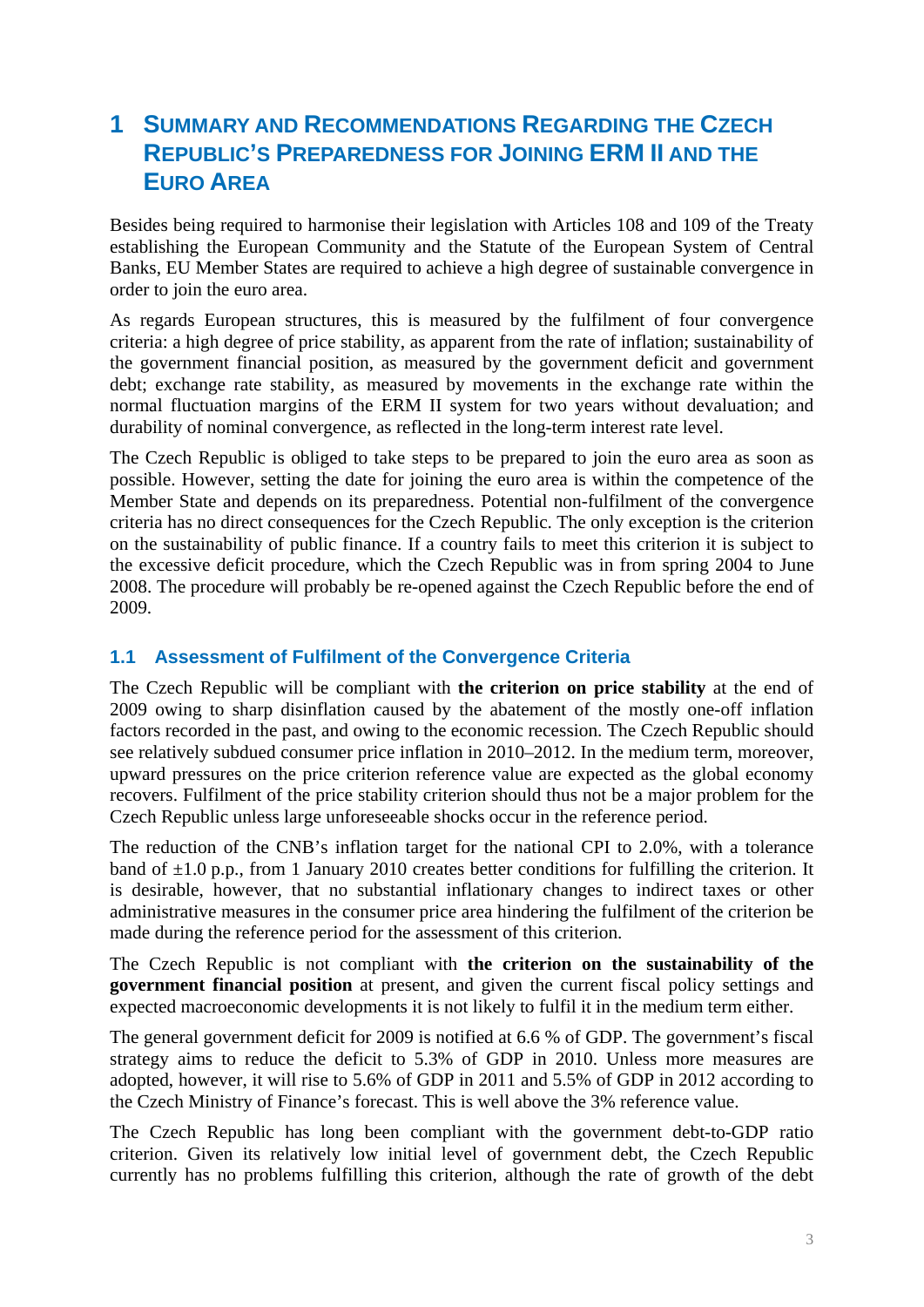started rising sharply 2009. A debt of 35.6% of GDP is expected for 2009, i.e. around 5 percentage points higher than in the previous six years, when the debt-to-GDP ratio fluctuated around 30%. Owing to the expected annual government sector deficits, the government debt level will increase sharply in the medium term, reaching almost 45% of GDP in 2012. Another risk going forward is the expected adverse effect of population ageing. Unless the necessary reforms of the pension and health care systems are implemented, a further increase in the debt-to-GDP ratio is to be expected in the long run.

Assessment of the fulfilment of **the criterion on exchange rate stability** will only be possible after the Czech currency joins ERM II and the central rate of the koruna against the euro is set. The koruna has been recording a long-term appreciation trend against the euro and its movements have so far been mostly subdued. The exceptions were the crisis-hit years 2008 and 2009, when the koruna's exchange rate recorded a cumulative (for the previous 24 months) appreciation and depreciation respectively of greater than 15%. Moreover, the second half of 2008 was an exception from previous appreciation trend, as the global crisis changed the sentiment of financial market investors, resulting in a correction of the koruna exchange rate. The size of depreciation between July 2008 and February 2009 indicates potential risks to the fulfilment of the exchange rate criterion. The sharp fluctuations in the exchange rate observed recently thus indicate that the exchange rate stability criterion can be difficult to fulfil in turbulent times. The appropriate timing of ERM II entry, which should be preceded by a calming of the global financial market situation and of investment sentiment towards the region, as well as consolidation of domestic public finances, will thus be of key importance for successful fulfilment of the exchange rate stability criterion going forward. The correct setting of the central rate of the koruna against the euro will also be very important.

The Czech Republic is currently compliant with **the criterion on long-term interest rates** and the forecast for the yields to maturity of 10-year government bonds likewise suggests no problems in this respect in the future.

# **1.2 Assessment of Economic Alignment Analyses**

In previous years, thanks to high economic growth, the Czech economy was gradually catching up with the average economic level of the euro area and was also showing some signs of increasing alignment. However, developments in the past year were strongly affected by the global financial and economic crisis, which led to a sharp economic downturn. As a result of the crisis, the public finance outlook is deteriorating sharply. The interest rate differential and exchange rate volatility have increased and financial market integration has loosened. In 2009, the convergence trend of the domestic price level towards the euro area is likely to be interrupted temporarily and long-term unemployment will probably rise. One positive aspect as regards the flexibility of the Czech economy is a gradual partial improvement in the business environment. Conversely, problems persist in the institutional set-up on the labour market. The economic preparedness for euro adoption in the Czech Republic has worsened markedly from the previous year as a result of the economic crisis.

In the longer term, i.e. since 2003, when the Czech Republic's Euro-area Accession Strategy was adopted, there have been both favourable and unfavourable developments in terms of euro adoption and the flexibility of the Czech economy. Compared to 2003, real and nominal convergence has advanced. Public finance performance improved in 2004–2008, but the fiscal situation will worsen sharply again in 2009 and 2010 owing to the economic slowdown. In addition to cyclical factors, the fiscal deterioration will be due to expected growth in the structural public finance deficit. The correlation of economic activity with the euro area has increased recently, owing mainly to the global financial and economic crisis. Given the global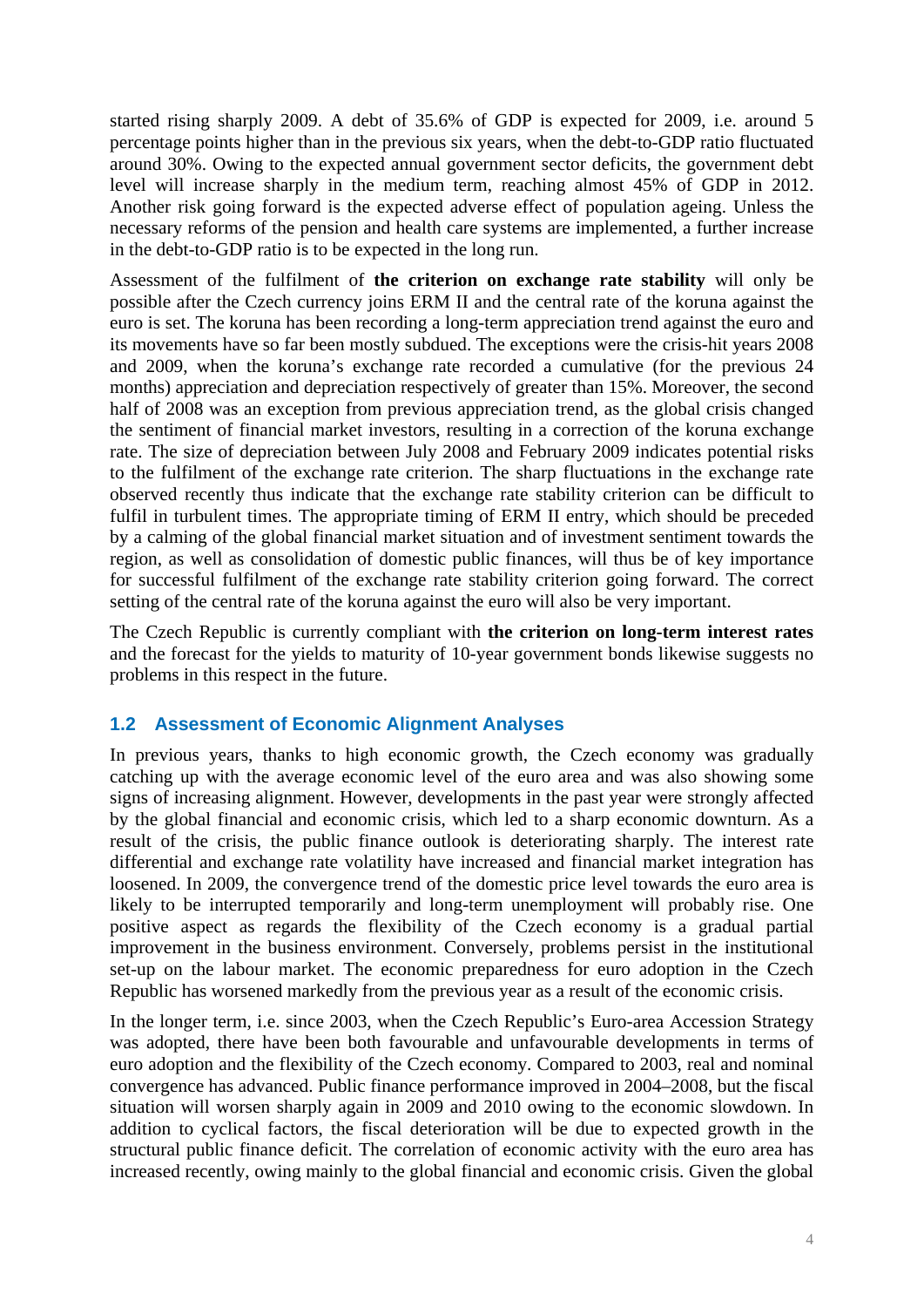and exceptional character of this shock, the observed increase in correlation does not necessarily signal a long-term change in the Czech economy's alignment with the euro area. Since 2003, there has been no major structural improvement in the labour market either. Except for some positive changes in the business environment, the flexibility of the Czech economy has not increased.

In terms of its current preparedness to adopt the euro, the characteristics of the Czech economy can be divided into four groups.

The first group consists of **economic indicators that speak in favour of the Czech Republic adopting the euro**, which traditionally include the high degree of openness of the Czech economy, its close trade and ownership links with the euro area, and the achievement of longterm convergence of the inflation rate and nominal interest rates, even though the level and volatility of interest rate differentials vis-à-vis the euro area have increased recently.

The second group comprises **areas which, in terms of euro adoption in the Czech Republic, continue to pose a risk of macroeconomic costs, but which have shown signs of improvement in recent years.** The positive developments include fast real economic convergence in the Czech Republic, including further convergence of the price level towards that in the euro area, even though a difference in the price level and in the level of economic development persists and the distance from the euro area price level will increase again in 2009 (probably only temporarily). The correlation of economic activity between the Czech Republic and the euro area has recently increased, although this reflects the recent extreme global developments and is not likely to increase the probability of greater alignment of the business cycle going forward in normal global economic conditions. In terms of labour market flexibility, the positive developments also include an ability to make use of inflows of foreign labour at times of economic growth and, conversely, to reduce the number of foreign workers during the current economic downturn. Other favourable developments include a halt in growth in overall labour taxation and a rise in the ratio of the minimum wage to the average wage. Nominal wages in the Czech economy have been showing signs of flexibility in the past two years, but in real terms there has been no increase in wage flexibility so far. The business environment is also showing some gradual improvement.

The third group consists of **areas which have recently recorded adverse developments in terms of future euro adoption**. The public finance outlook has deteriorated sharply as a result of the economic slump and the budgetary measures adopted. The overall fiscal deficit will probably exceed 6% in 2009. The structural deficit will increase substantially, partly because of the anti-crisis fiscal measures. Despite measures subsequently adopted to stabilise public budgets, the rapid growth in debt servicing costs that started recently and, unfortunately, the traditionally ignored long-term ageing-related challenges pose a risk to the evolution and sustainability of public finance. A temporarily adverse factor in terms of future euro adoption and prior participation in ERM II is the persisting uncertainty on the financial markets, which – despite a gradual calming of the situation in 2009 – is manifesting itself in continued increased market volatility. In this context, the alignment of the exchange rate of the koruna with the euro and the alignment with the euro area of yields on individual financial market assets have decreased. The economic downturn will also lead to a rise in long-term unemployment next year. The existing structural problems on the labour market were exacerbated by a change in the social benefits area in 2007 which was not fully corrected by the subsequent reform.

The fourth group contains other **areas which are showing problems in terms of the economy's flexibility and ability to adjust to shocks and which, moreover, are not showing any significant improvements**. A persisting problem here is the low or unsuitable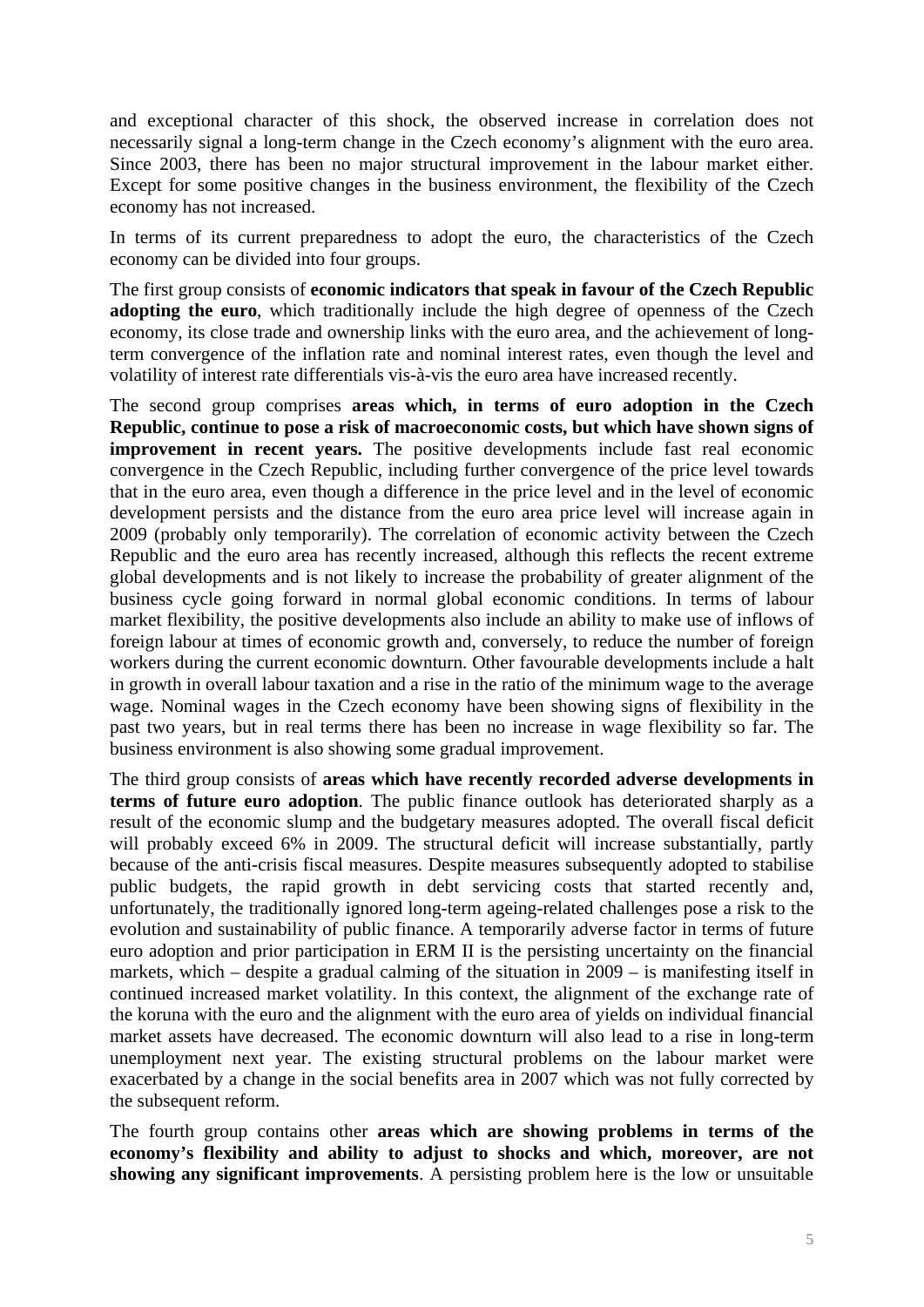skills of the long-term unemployed. The costs of terminating open-ended employment contracts, particularly after a short period of employment, remain very high by international comparison and are contributing to employment inflexibility.

### **1.3 Conclusions and Recommendations**

The state of public finance in the deficit area is the main barrier to the fulfilment of the Maastricht convergence criteria. As the one-off inflationary effects that generated the temporary surge in inflation in 2008 have subsided, there has been a marked fall in inflation in 2009 to values allowing fulfilment of the price stability criterion. This is being aided by the CNB's new inflation target which takes effect in 2010. The criterion on long-term interest rates is being – and very probably will continue to be – fulfilled without any problems. The Czech Republic does not fulfil the exchange rate criterion because it does not participate in ERM II. The increased volatility of the koruna exchange rate in recent years resulting from the global financial crisis is an adverse factor in this respect. Fulfilment of the exchange rate criterion after the country potentially joins ERM II could thus be very difficult under these conditions.

In the area of economic alignment, the preparedness of the Czech Republic for euro adoption has worsened, mainly as a result of the economic crisis. In recent years, the Czech Republic has gradually been catching up with the euro area economic level, but the functioning and flexibility of the Czech economy are not showing any major improvement. Owing to a sharp rise in the public finance deficit in 2009, eliminating the structural deficit and ensuring longterm public finance sustainability are still a challenge. The past positive trend on the labour market was driven largely by cyclical factors. There has been no great structural improvement and problems persist in the institutional set-up. A gradual partial improvement is taking place in the business environment. The current recession can be viewed as a temporary adverse factor as regards future adoption of the euro, since it is worsening public finance and may generate increased exchange rate variability. The persisting major uncertainty on financial markets is not creating a favourable environment for joining ERM II, since ERM II is potentially vulnerable to changes in financial market sentiment and in short-term capital flows. Any adverse developments during the Czech koruna's stay in this mechanism could generate macroeconomic costs and reduce the Czech economy's alignment with the euro area.

In the current circumstances it is very unlikely that the Czech Republic will be able to fulfil all the Maastricht convergence criteria in the medium term. A general government deficit of above 3% will be the principal barrier to joining the monetary union. Maintaining and further increasing the degree of alignment of the Czech economy with the euro area in the next few years is equally uncertain. **In this situation, therefore, it is impossible to conclude that the Czech Republic has made sufficient progress in laying the groundwork for euro adoption to allow it to set a target date for entry into the euro area. Therefore, in line with the Czech Republic's Updated Euro-area Accession Strategy, the Ministry of Finance and the Czech National Bank recommend that the Czech government should not set the target date for the time being. The recommendation not to set a target date for euro area entry for the time being simultaneously implies a recommendation that the Czech Republic should not attempt to enter ERM II during 2010.**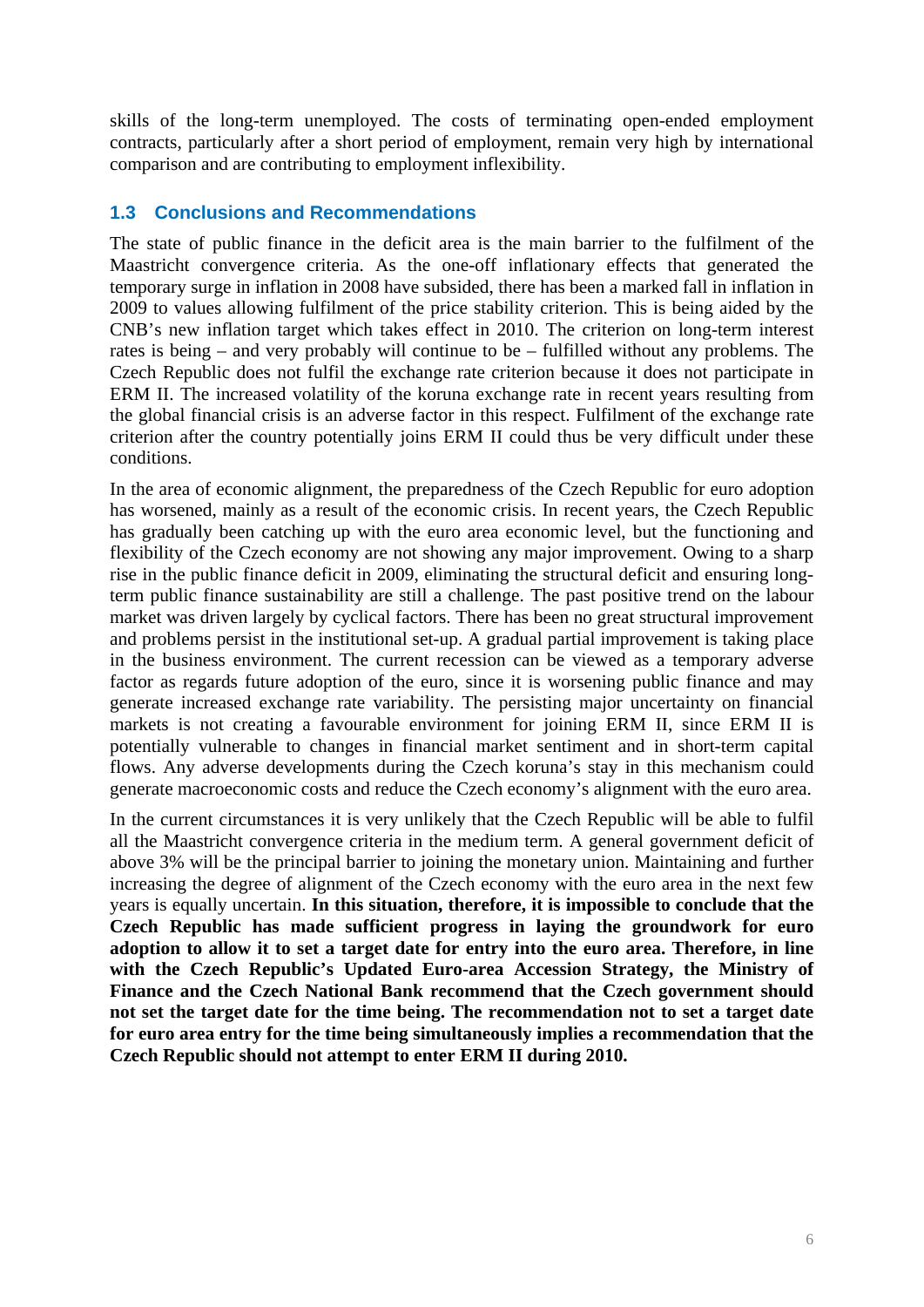# **2 ASSESSMENT OF THE CURRENT AND EXPECTED FULFILMENT OF THE MAASTRICHT CONVERGENCE CRITERIA**

The degree of sustainable convergence, which is one of the prerequisites for euro adoption defined in the Treaty establishing the European Community, is assessed according to the Maastricht convergence criteria. These criteria include a criterion on price stability, a criterion on sustainability of the government financial position, a criterion on exchange rate stability and a criterion on long-term interest rates. The criteria are specified in more detail in protocols annexed to the Treaty, namely the Protocol on the Excessive Deficit Procedure and the Protocol on the Convergence Criteria referred to in Article 121 of the Treaty.

## **2.1 Criterion on Price Stability**

#### **Box 2.1: Definition of the criterion on price stability**

#### **Treaty provisions**

1

The first indent of Article 121 (1) of the Treaty requires: "the achievement of a high degree of price stability; this will be apparent from a rate of inflation which is close to that of, at most, the three best performing Member States in terms of price stability".

Article 1 of the Protocol on the Convergence Criteria referred to in Article 121 of the Treaty stipulates that: "the criterion on price stability referred to in the first indent of Article 121 (1) of this Treaty shall mean that a Member State has a price performance that is sustainable and an average rate of inflation, observed over a period of one year before the examination, that does not exceed by more than 1½ percentage points that of, at most, the three best performing Member States in terms of price stability. Inflation shall be measured by means of the consumer price index on a comparable basis, taking into account differences in national definitions."

#### **Application of Treaty provisions in ECB and EC Convergence Reports**

With regard to "an average rate of inflation, observed over a period of one year before the examination", the inflation rate is calculated using the increase in the latest available 12-month average of the Harmonised Index of Consumer Prices (HICP) over the previous 12-month average.

The reference value relating to the values of "at most, the three best performing Member States in terms of price stability" is calculated in practice as the unweighted arithmetic average of the rate of inflation in the three countries with the lowest inflation rates, given that these rates are compatible with price stability.

#### **Implementation of the price stability criterion – current practice**

Both the Treaty and the Protocol in some areas leave scope for interpretation by the institutions that assess the fulfilment of the criteria. Therefore, when assessing the fulfilment of the criteria one should also take into account the specific way in which these institutions apply the criterion.

As experience from the Convergence Reports published since 2004 has shown, both the Commission and the ECB have in these reports used the three countries with the lowest non-negative inflation, even though they have differed somewhat in their specific interpretations of the phrase "best performing Member States in terms of price stability".

Moreover, the negative verdict for Lithuania<sup>1</sup> in the May 2006 Convergence Reports indicated that a very strict assessment can be expected as regards sustainable fulfilment of the criterion. If the outlook for the coming months foresees inflation rising above the reference value, the conclusion may be that the country is failing to satisfy the criterion in a sustainable manner. A similar signal has been sent out in the relatively strict assessment of the risks to the sustainable fulfilment of this criterion by Slovakia in the ECB Convergence Report 2008, despite the fact that Slovakia ultimately entered the euro area in 2009.

<sup>&</sup>lt;sup>1</sup> Lithuania recorded a rise in inflation between 2004 and 2006. As a result, inflation in Lithuania exceeded the price stability criterion reference value by 0.1 percentage point in the spring 2006 assessment.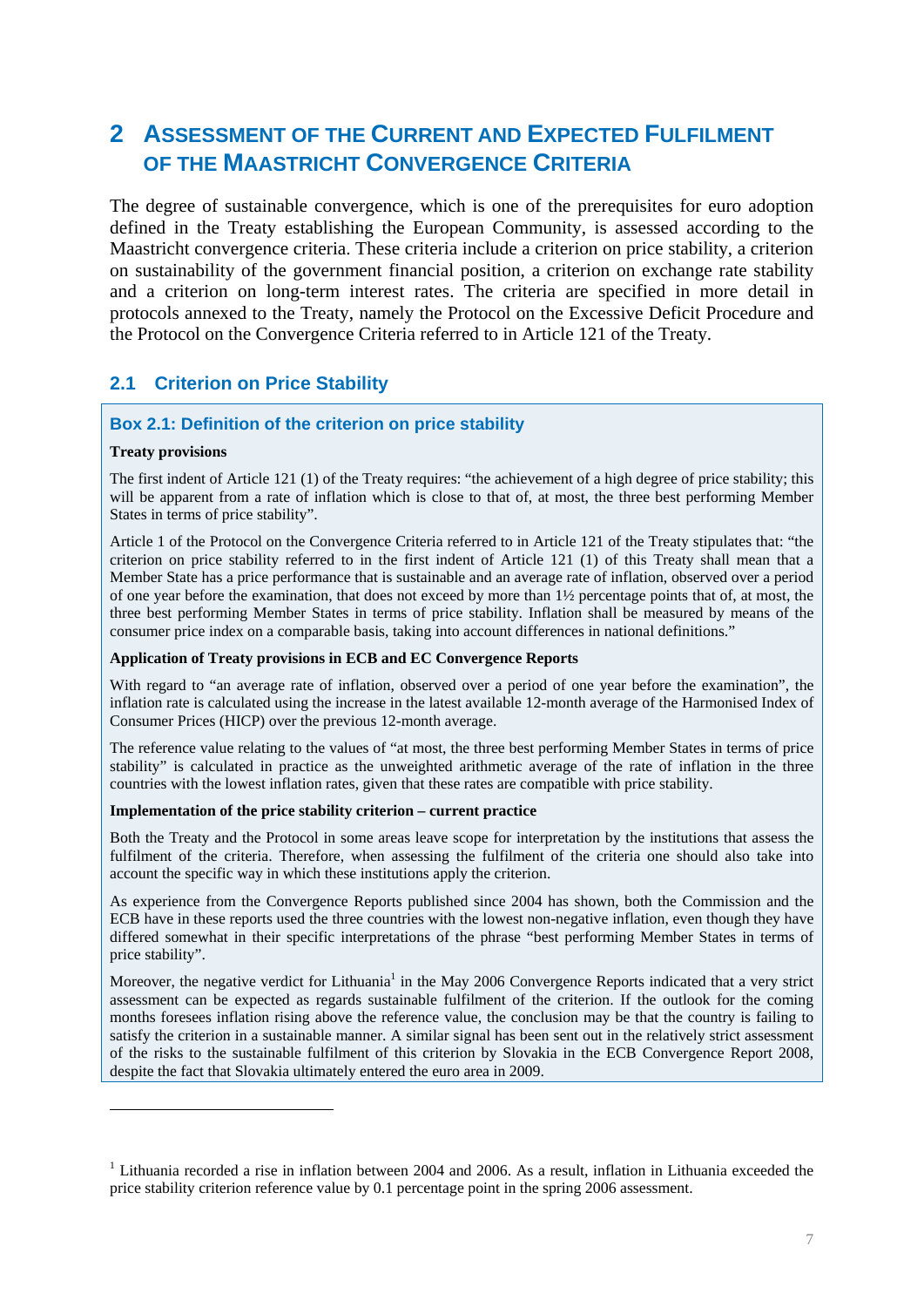According to the calculation of the reference value for the three countries with the lowest nonnegative inflation (see Table 2.1), the Czech Republic did not fulfil this criterion in 2007 and 2008. The main exogenous factors in 2008 were a surge in prices of food and energy (most notably oil) and a wave of administrative measures (an increase in the lower VAT rate from 5% to 9%, the introduction of environmental taxes and health care fees, and further increases in excise duties). 2009 has seen much lower energy and food prices compared to the previous year amid a global crisis which, together with a fall in the domestic economy, is manifesting itself in sharp disinflation. In the past two years, inflation has also been affected by higher exchange rate volatility. The Czech Republic should start to fulfil the price stability criterion again in September 2009.

#### **Table 2.1: Harmonised index of consumer prices**

*(average for last 12 months vs. average for previous 12 months as of end of period, growth in %)* 

|                                                  |     |                  |           | 2006 2007 2008 8/2009 2009 2010 2011 2012 |                   |                         |  |
|--------------------------------------------------|-----|------------------|-----------|-------------------------------------------|-------------------|-------------------------|--|
| Average for 3 EU countries with lowest inflation |     | 1.4  1.3  2.6    |           | $0.2$                                     |                   | $0.1$ $0.7$ $1.2$ $1.2$ |  |
| Reference value                                  | 2.9 |                  | $2.8$ 4.1 | 1.7                                       | $1.6$ $2.2$ $2.7$ |                         |  |
| <b>Czech Republic</b>                            |     | 3.0 <sub>2</sub> | 6.3       | 2.2                                       | $0.6$ 1.2         | 1.6                     |  |

Sources: Eurostat, European Commission – Economic Forecast (autumn 2009).<sup>2</sup> The forecast for the Czech Republic is taken from the October 2009 Macroeconomic Forecast of the Czech Ministry of Finance.

In 2010–2012, prices in the Czech Republic will still be affected, in addition to standard factors, by a significant contribution of administrative measures to consumer price inflation. However, the Czech Republic should fulfil the price stability criterion in 2010–2012 provided that there are no unexpected one-off shocks. Sustainable fulfilment of this criterion in the future period will be aided by the CNB's new inflation target. It is desirable, however, that no substantial inflationary changes to indirect taxes or other administrative measures in the consumer price area be made during the reference period for the assessment of this criterion (i.e. the ERM II participation period). Such measures would hinder fulfilment of the criterion.

## **2.2 Criterion on the Sustainability of Public Finance3**

#### **2.2.1 Government deficit criterion**

#### **Box 2.2: Definition of the criterion on the sustainability of the government financial position**

#### **Treaty provisions**

1

The second indent of Article 121(1) of the Treaty requires "the sustainability of the government financial position; this will be apparent from having achieved a government budgetary position without a deficit that is excessive, as determined in accordance with Article 104 of the Treaty".

Article 2 of the Protocol on the Convergence Criteria referred to in Article 121 of the Treaty stipulates that this criterion "shall mean that at the time of the examination the Member State is not the subject of a Council Decision under Article 104(6) of this Treaty that an excessive deficit exists".

<sup>&</sup>lt;sup>2</sup> Owing to a shift in the deadline for submitting the Convergence Programmes of the individual countries for 2009, and in the light of the current economic situation, where only a modest recovery can be expected in 2011– 2012, the reference value of the inflation criterion for 2012 was determined using the same data as for 2011.

 $3$  The criterion on the sustainability of public finance is satisfied only when both components of the fiscal criterion, i.e. the government deficit and government debt, are fulfilled in a sustainable manner.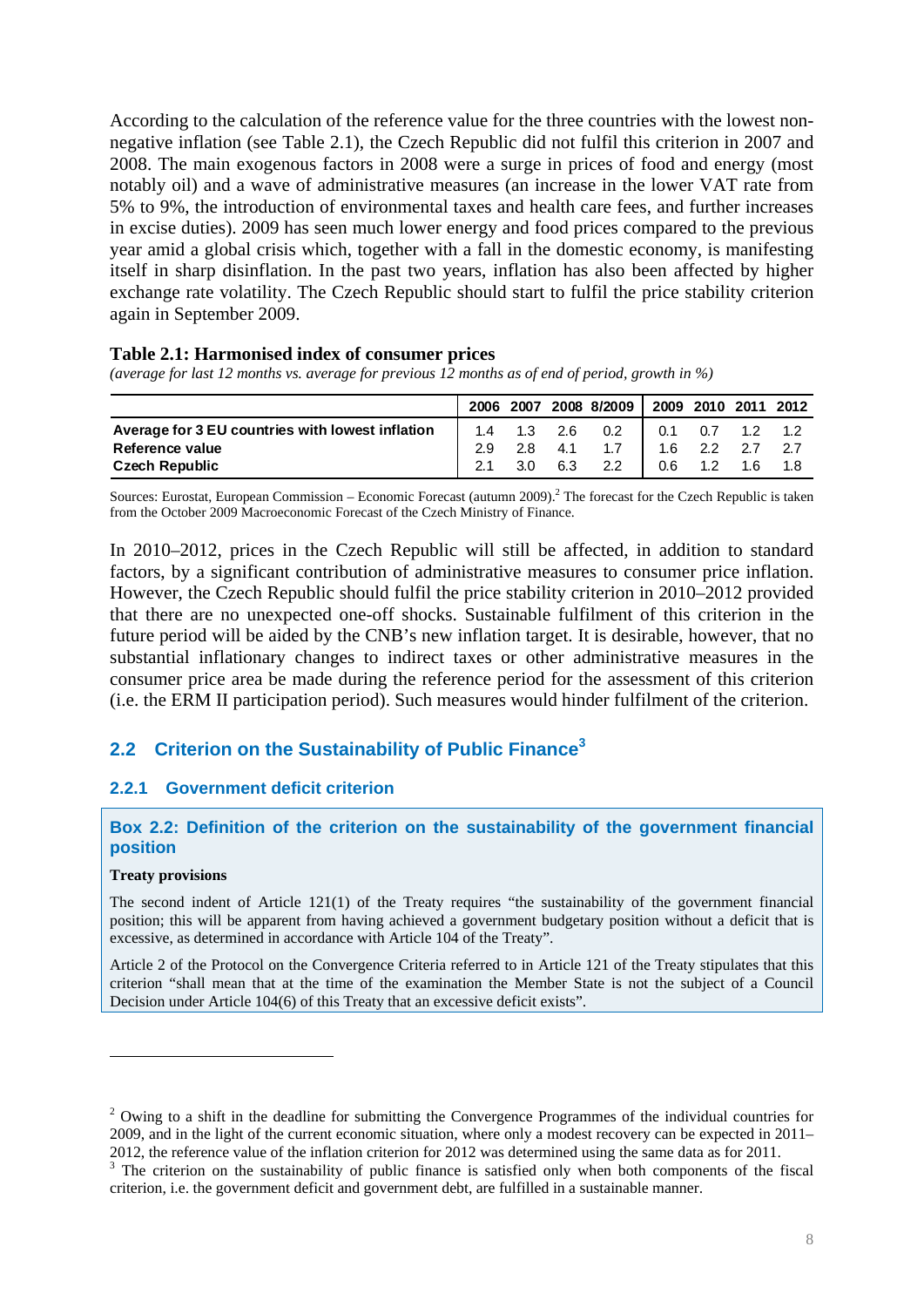Article 104 of the Treaty sets out the excessive deficit procedure. According to Article 104 (2) and (3), the European Commission prepares a report if a Member State does not fulfil the requirements for fiscal discipline, in particular if:

1. the ratio of the planned or actual government deficit to GDP exceeds a reference value (defined in the Protocol on the excessive deficit procedure as 3% of GDP), unless:

- either the ratio has declined substantially and continuously and reached a level that comes close to the reference value, or

- the excess over the reference value is only exceptional and temporary and the ratio remains close to the reference value.

2. the ratio of government debt to GDP exceeds a reference value (defined in the Protocol on the Excessive Deficit Procedure as 60% of GDP), unless the ratio is sufficiently diminishing and approaching the reference value at a satisfactory pace.

The excessive deficit procedure against the Czech Republic was opened in 2004. On the commencement of the procedure by the ECOFIN Council, the Czech Republic was given a deadline of the end of 2008 to bring its government deficit below 3% of GDP in a credible and sustainable manner. The favourable fiscal result for 2007 led to the abrogation of the procedure in June 2008.

The government deficit criterion is not being fulfilled (see Table 2.2). In addition to the unresolved structural problems of Czech public finance, the government sector is now facing an unprecedented shortfall in tax revenues. This is due to the extraordinarily unfavourable economic situation and to legislative changes approved particularly on the revenue side of the public budgets. These changes were made, among other things, in an effort to soften the impacts of the economic crisis. The current stabilisation measures do not represent a longterm systematic solution for the general government deficit.

#### **Table 2.2: General government balance**

*(ESA 1995 methodology, in % of GDP)* 

|                       | 2006 |      |        | 2007 2008 2009 2010 2011 2012             |  |      |
|-----------------------|------|------|--------|-------------------------------------------|--|------|
| Reference value       |      |      |        | $-3.0$ $-3.0$ $-3.0$ $-3.0$ $-3.0$ $-3.0$ |  | -3.0 |
| <b>Czech Republic</b> | -2.6 | -0.7 | $-2.0$ | $1 - 6.6 - 5.3 - 5.6$                     |  | -5.5 |

Sources: CZSO, Government Deficit and Government Debt Notifications (October 2009), Fiscal Outlook of the Czech Ministry of Finance.

The medium-term state budget outlook for 2010–2012 foresees some stabilisation of the general government deficit, but the level of the deficit is unacceptable from the point of view of the sustainability of public finance. Although this shortfall was caused largely by the recession, it will be necessary in future to focus on greater budgetary discipline and the adoption of further measures to reduce the structural deficit, as the high general government deficit recorded each year is contributing fundamentally to the rising government debt-to-GDP ratio. Given the assumption that the Czech Republic will enter the excessive deficit procedure at the end of 2009, it can be expected that the European institutions will exert strong pressure for more consolidation of Czech public finance.

As regards the alignment of the Czech economy with the euro area economy and the sustainability of public finance, it is essential to address the structural problems of public finance. The medium-term budgetary objective for the Czech Republic under the Stability and Growth Pact is to achieve a structural general government deficit of 1% of GDP. The Czech Republic has committed to achieve this objective as soon as possible and by 2012 at the latest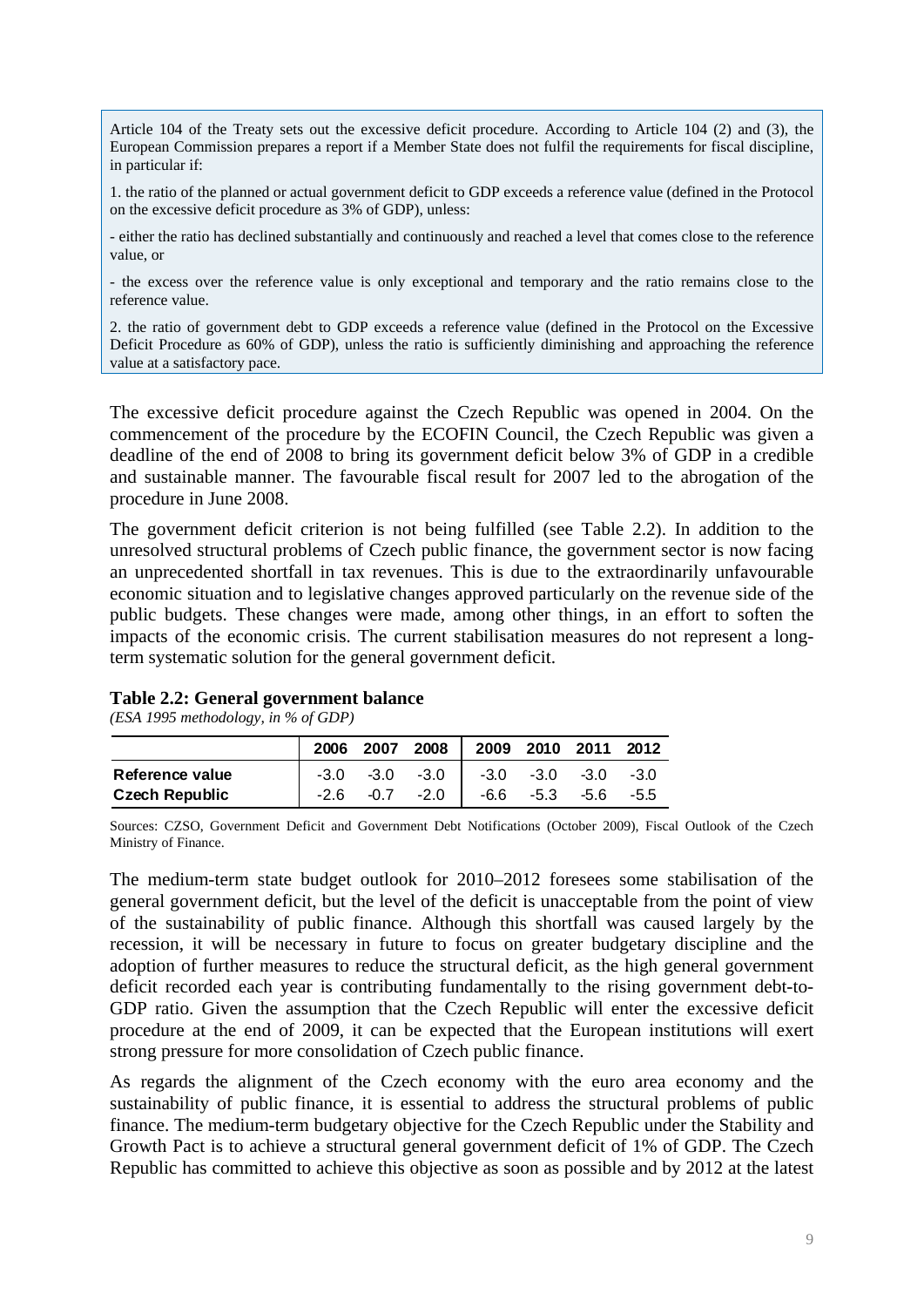(see the 2008 Convergence Programme of the Czech Republic). From the current perspective, however, this objective is not likely to be fulfilled in 2012. The structural deficit is expected to be around 5% of GDP in 2009 with a subsequent decrease to about 3% of GDP in 2010 and a modest deterioration in 2011 and 2012.

The adoption of a law to rectify some property injustices against churches and the potential one-off resolution of environmental obligations could also widen the deficit. The potential impacts on public finance will depend on the exact form of the relevant measures.

### **2.2.2 Government debt criterion**

Given the low initial level of government debt, the Czech Republic has had no problem fulfilling this criterion so far (see Table 2.3). In the past few years, the government debt has stabilised around 30% of GDP, following a substantial increase (due mainly to government guarantees) in 2001–2003. The debt amount is affected to a large extent by the public budget deficit, the largest component of which is the state budget deficit, which is expected to grow sharply as from this year. The overall debt is not high compared to other countries, but it is growing much faster as a result of the crisis. Moreover, the rate of growth of the debt has been slowed considerably in recent years by high privatisation revenues. However, this effect is disappearing as the privatisation process comes to an end. It is therefore clear that the period of comfortable fulfilment of the government debt criterion is ending and that increased attention will have to be paid to the sustainability of fulfilment of this criterion in the future.

#### **Table 2.3: Government debt**

*(ESA 1995 methodology, in % of GDP)* 

|                       | 2006 |  | $2007$ 2008 2009 2010 2011 2012    |  |      |
|-----------------------|------|--|------------------------------------|--|------|
| Reference value       |      |  | 60.0 60.0 60.0 60.0 60.0 60.0 60.0 |  |      |
| <b>Czech Republic</b> |      |  | 29.6 29.0 30.0 35.6 39.6 42.1      |  | 44.3 |

Sources: CZSO, Government Deficit and Government Debt Notifications (October 2009), Fiscal Outlook of the Czech Ministry of Finance.

Another risk is the adverse effect of population ageing. Unless the necessary reforms are implemented to mitigate the fiscal impacts of population ageing, in particular a pension system reform and health care reform, a further increase in the debt-to-GDP ratio is to be expected in the long term.

# **2.3 Criterion on Exchange Rate Stability**

#### **Box 2.3: Definition of the criterion on exchange rate stability**

#### **Treaty provisions**

The third indent of Article 121 (1) of the Treaty requires: "the observance of the normal fluctuation margins provided for by the exchange-rate mechanism of the European Monetary System, for at least two years, without devaluing against the currency of any other Member State".

Article 3 of the Protocol on the Convergence Criteria referred to in Article 121 (1) of the Treaty stipulates that: "the criterion on participation in the exchange-rate mechanism of the European Monetary System referred to in the third indent of Article 121 (1) of this Treaty shall mean that a Member State has respected the normal fluctuation margins provided for by the exchange-rate mechanism of the European Monetary System without severe tensions for at least the last two years before the examination. In particular, the Member State shall not have devalued its currency's bilateral central rate against any other Member State's currency on its own initiative for the same period."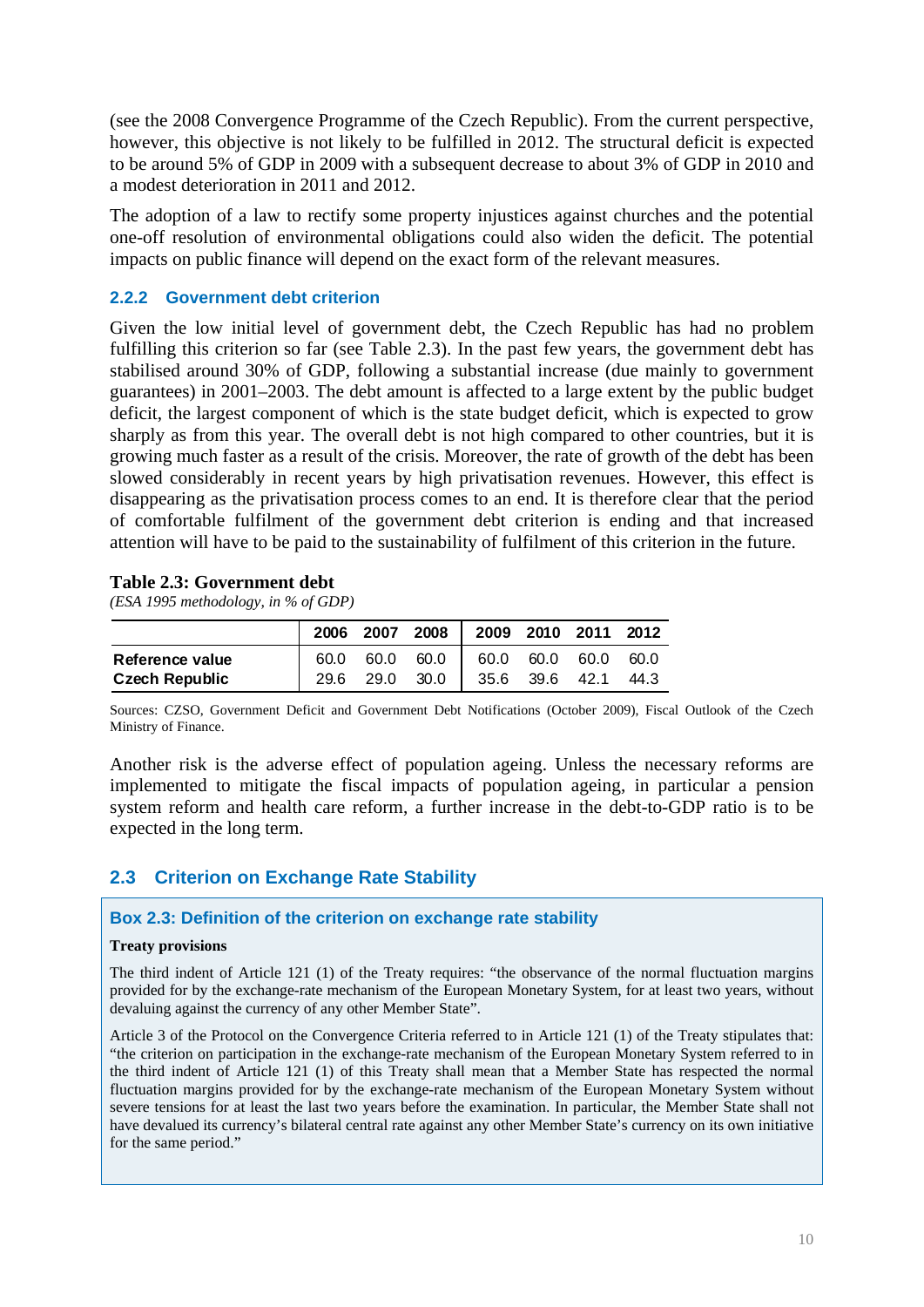#### **Application of Treaty provisions in ECB and EC Convergence Reports**

The Treaty refers to the criterion of participation in the European exchange-rate mechanism (ERM until December 1998 and ERM II since January 1999).

First, the ECB assesses whether the country has participated in ERM II "for at least the last two years before the examination", as stated in the Treaty.

Second, as regards the definition of "normal fluctuation margins", the ECB recalls the formal opinion that was put forward by the EMI Council in October 1994 and its statements in the November 1995 report entitled "Progress towards Convergence".

The EMI Council's opinion of October 1994 stated that "the wider band has helped to achieve a sustainable degree of exchange rate stability in the ERM", that "the EMI Council considers it advisable to maintain the present arrangements", and that "member countries should continue to aim at avoiding significant exchange rate fluctuations by gearing their policies to the achievement of price stability and the reduction of fiscal deficits, thereby contributing to the fulfilment of the requirements set out in Article 121 (1) of the Treaty and the relevant protocol".

In the November 1995 report entitled "Progress towards Convergence" it was stated that "when the Treaty was conceived, the 'normal fluctuation margins' were  $\pm 2.25\%$  around bilateral central parities, whereas a  $\pm 6\%$  band was a derogation from the rule. In August 1993 the decision was taken to widen the fluctuation margins to ±15%. The interpretation of the criterion, in particular of the concept of 'normal fluctuation margins' became less straightforward". It was then also proposed that account would need to be taken of "the particular evolution of exchange rates in the European Monetary System (EMS) since 1993 in forming an ex post judgement".

Against this background, in the assessment of exchange rate developments the emphasis is placed on exchange rates being close to the ERM II central rates.

Third, the issue of the presence of "severe tensions" or "strong pressures" on the exchange rate is addressed by examining the degree of deviation of exchange rates from the ERM II central rates against the euro. Other indicators, such as short-term interest rate differentials vis-à-vis the euro area and their evolution, are used as well. The role played by foreign exchange interventions is also considered.

The example of the assessment of sustainability of fulfilment of the exchange rate stability criterion for Slovakia in the 2008 ECB Convergence Report recalls that some European authorities currently tend to take a stricter view in the interpretation of the convergence criteria and their fulfilment.

The admission of an EU Member State into the euro area is conditional on a successful, at least two-year stay of the national currency in ERM II. The Czech currency has not entered this system yet, hence it does not have a fixed central parity vis-à-vis the euro against which exchange rate fluctuations and thus also the fulfilment of this criterion can be monitored. The timing of ERM II entry and the appropriate selection of the central parity will be of key importance for fulfilment of the criterion.

With the aid of a hypothetical CZK/EUR central parity, set on the basis of the average daily rates for 2006–2008 (see Chart 2.1), it is theoretically possible to monitor whether the Czech Republic would have fulfilled the exchange rate stability criterion in the given time period.

The koruna's exchange rate has been recording a long-term appreciation trend. However, this trend was interrupted roughly in the second half of 2008 and in early 2009 by a sizeable depreciation resulting chiefly from deteriorating sentiment about the Central European region. The koruna strengthened again between March and September 2009. The koruna's exchange rate recorded a cumulative (for the previous 24 months) appreciation and depreciation respectively of greater than 15% during 2008 and 2009. A depreciation of 23% between July 2008 and February 2009 indicates potential risks to the fulfilment of the exchange rate criterion.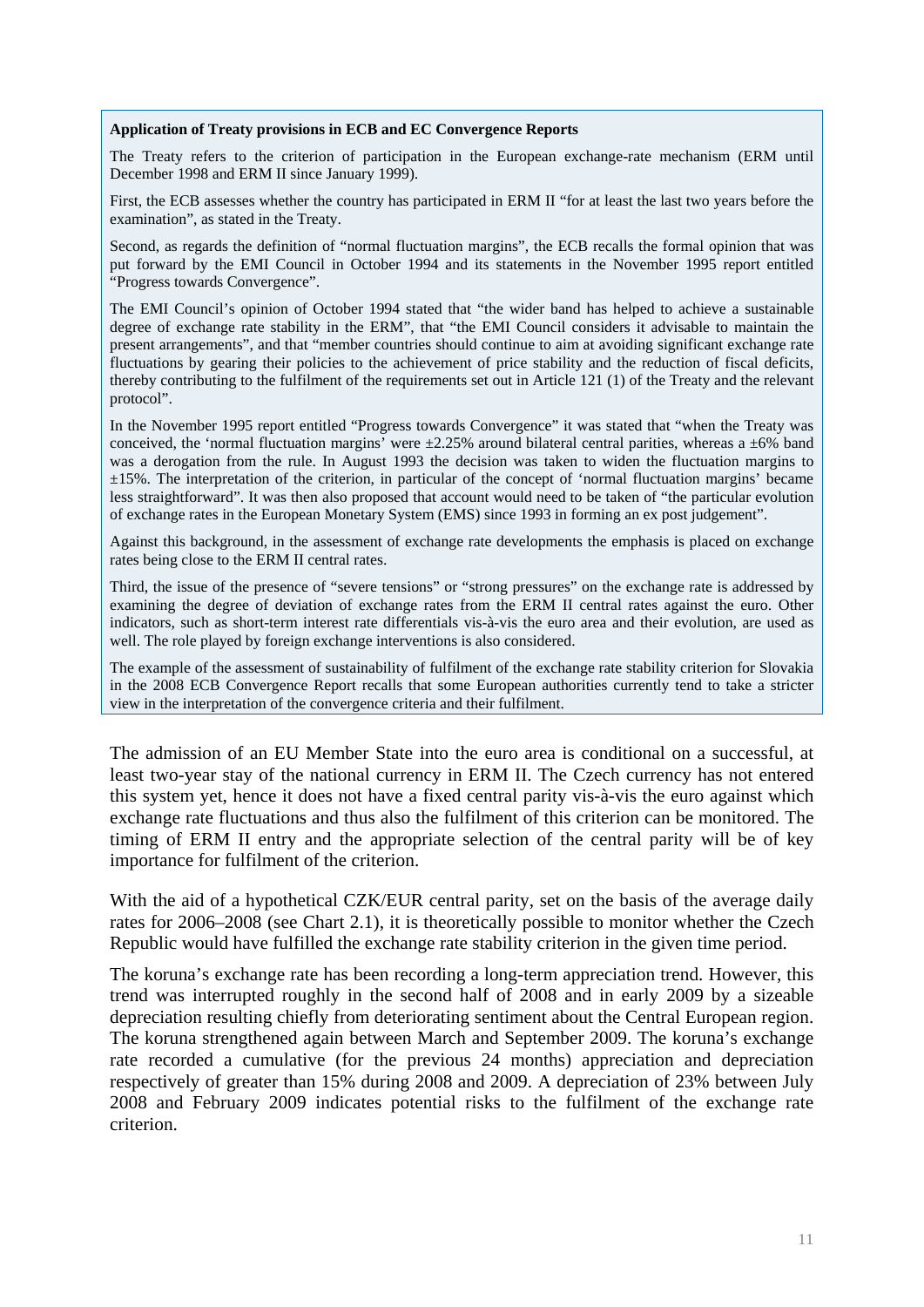**Chart 2.1: Nominal CZK/EUR exchange rate** 



Note: In the chart, an upward movement of the exchange rate means an appreciation of the koruna. The hypothetical central parity is simulated by the average exchange rate for 2006–2008.

Sources: CNB, Ministry of Finance calculations. Data up to 5 November 2009.

<u>.</u>

The minimum length of stay of an EU Member State in ERM II is set by the Treaty at two years. The Czech Republic's September 2003 Euro-area Accession Strategy and its August 2007 update state that the Government and the CNB agree on a stay in ERM II that does not greatly exceed the minimum required period. They also agree that the Czech Republic should enter the ERM II only after conditions have been established which enable it to introduce the euro at the time of the assessment of the exchange rate criterion and then to benefit from its introduction without experiencing any problems.<sup>4</sup>

The sharp fluctuations in the exchange rate observed recently indicate that the exchange rate stability criterion can be difficult to fulfil in turbulent times. The appropriate timing of ERM II entry, which should be preceded by a calming of the global financial market situation and of investment sentiment towards the region, as well as consolidation of domestic public finance, will thus be of key importance for successful fulfilment of the exchange rate stability criterion going forward. The correct setting of the central rate of the koruna against the euro will also be very important.

<sup>&</sup>lt;sup>4</sup> For details, see the joint documents of the Czech Government and the CNB: "The Czech Republic's Euro-area Accession Strategy" and "The Czech Republic's Updated Euro-area Accession Strategy" http://www.mfcr.cz/cps/rde/xchg/mfcr/hs.xsl/eu\_acc\_stra.html.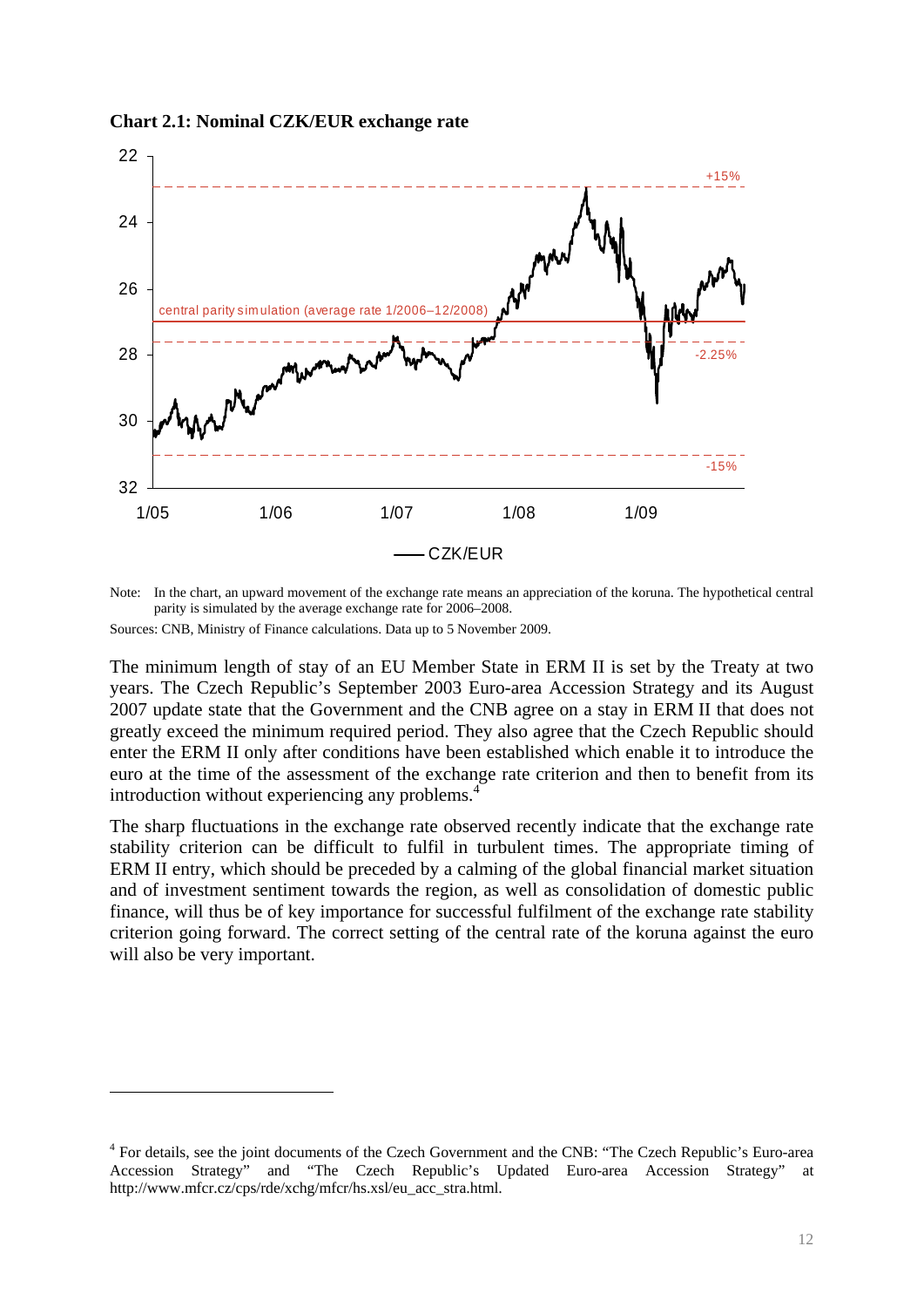# **2.4 Criterion on Long-term Interest Rates**

#### **Box 2.4: Definition of the criterion on long-term interest rates**

#### **Treaty provisions**

The fourth indent of Article 121 (1) of the Treaty requires: "the durability of convergence achieved by the Member State and of its participation in the exchange-rate mechanism of the European Monetary System being reflected in the long-term interest-rate levels".

Article 4 of the Protocol on the Convergence Criteria referred to in Article 121 of the Treaty stipulates that: "the criterion on the convergence of interest rates referred to in the fourth indent of Article 121 (1) of this Treaty shall mean that, observed over a period of one year before the examination, a Member State has had an average nominal long-term interest rate that does not exceed by more than 2 percentage points that of, at most, the three best performing Member States in terms of price stability. Interest rates shall be measured on the basis of longterm government bonds or comparable securities, taking into account differences in national definitions".

#### **Application of Treaty provisions in ECB and EC Convergence Reports**

With regard to "an average nominal long-term interest rate" observed over "a period of one year before the examination", the long-term average interest rate has been calculated as an arithmetic average over the latest 12 months for which HICP data were available.

The notion of "at most, the three best performing Member States in terms of price stability" which is used for the definition of the reference value has been applied by using the unweighted arithmetic average of the long-term interest rates if the three countries with the lowest non-negative inflation rates. Interest rates have been measured on the basis of harmonised long-term interest rates, which were developed for the purpose of assessing convergence, i.e. the yields to maturity of 10-year convergence government bonds.

Average 10-year government bond yields in the Czech Republic have shown a mostly upward trend in the past few years. However, the Maastricht criterion on long-term interest rates has been fulfilled throughout the period.

#### **Table 2.4: Yields to maturity of 10-year government bonds on the secondary market**

*(average for last 12 months vs. average for previous 12 months as of end of period, growth in %)* 

|                                                  |     |         |         | 2006 2007 2008 8/2009 2009 2010 2011 2012 |                 |  |
|--------------------------------------------------|-----|---------|---------|-------------------------------------------|-----------------|--|
| Average for 3 EU countries with lowest inflation |     |         |         | 4.2 4.4 4.2 4.2 4.1 4.7 5.2 5.2           |                 |  |
| Reference value                                  |     | 6.4 6.2 |         | 6.2 6.1 6.7 7.2 7.2                       |                 |  |
| <b>Czech Republic</b>                            | 3.8 |         | 4.3 4.6 | $4.7 \quad \blacksquare$                  | 4.9 4.3 4.3 4.3 |  |

Sources: European Commission, Ministry of Finance calculations.

1

Assuming that risk premia decrease and the spread between Czech and European government bonds closes, the yields to maturity are expected to decline slightly and then stabilise in 2010–  $2012$ . The evolution of the convergence criterion<sup>5</sup> in the future indicates a modest rise, mainly thanks to massive fiscal impulses in Western economies, which, despite a global decline in risk premia, are likely to lead to higher demanded yields owing to concerns about fiscal sustainability. Growth in global inflationary pressures connected with the economic and political measures adopted to support the financial sector and demand in the major world economies may act in the same direction. Given the long-term low-inflation nature of the

<sup>&</sup>lt;sup>5</sup> No forecast for 2009–2012 is available for long-term interest rates for the countries with the lowest nonnegative inflation rate, necessary to calculate the criterion. The projection of the reference value is thus based on the assumption that long-term interest rates will move in line with inflation, i.e. real interest rates will not change. The future reference value should therefore be viewed as only tentative.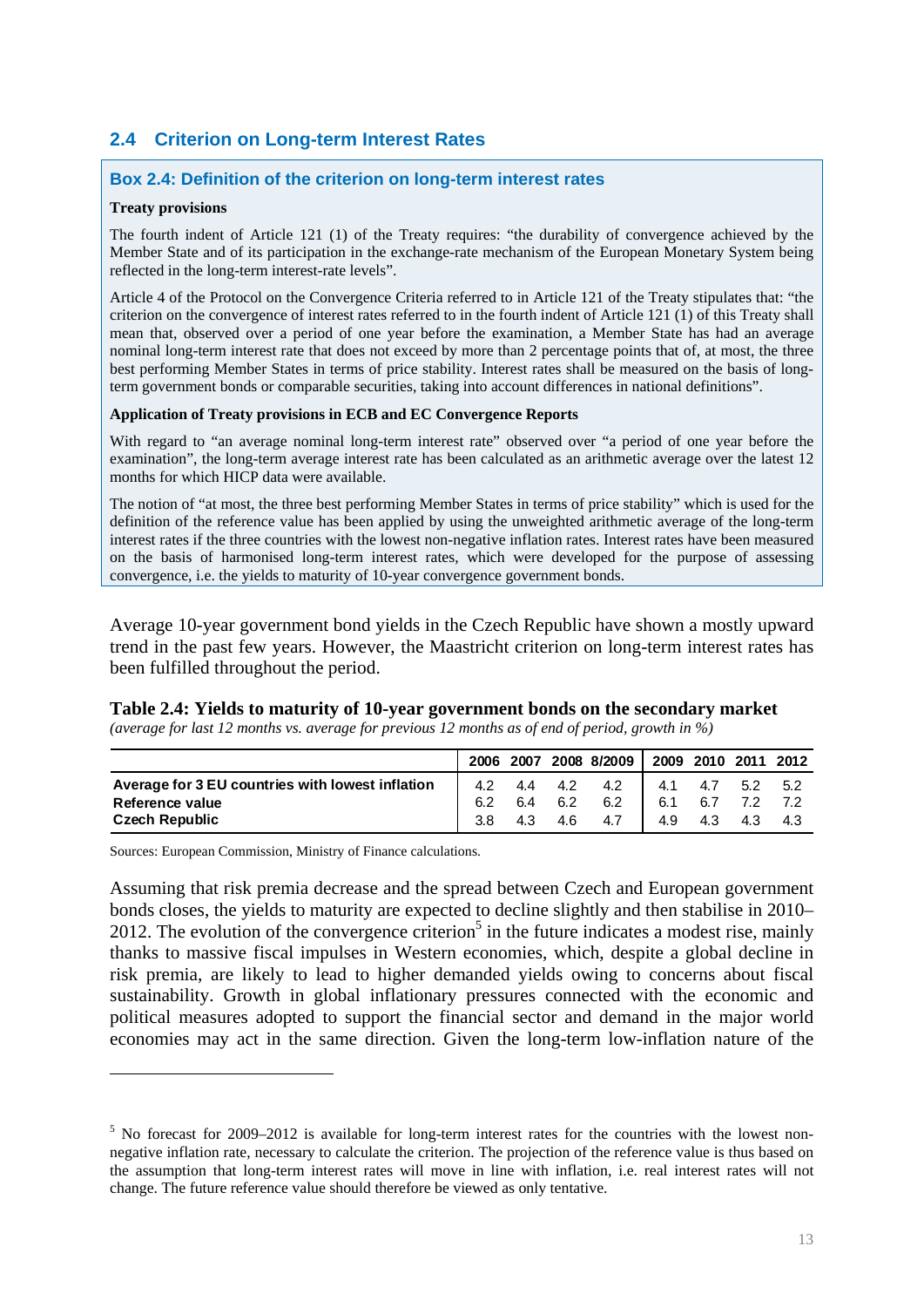Czech economy, no significant problems are expected in the medium term as regards the fulfilment of the long-term interest rate criterion in the Czech Republic.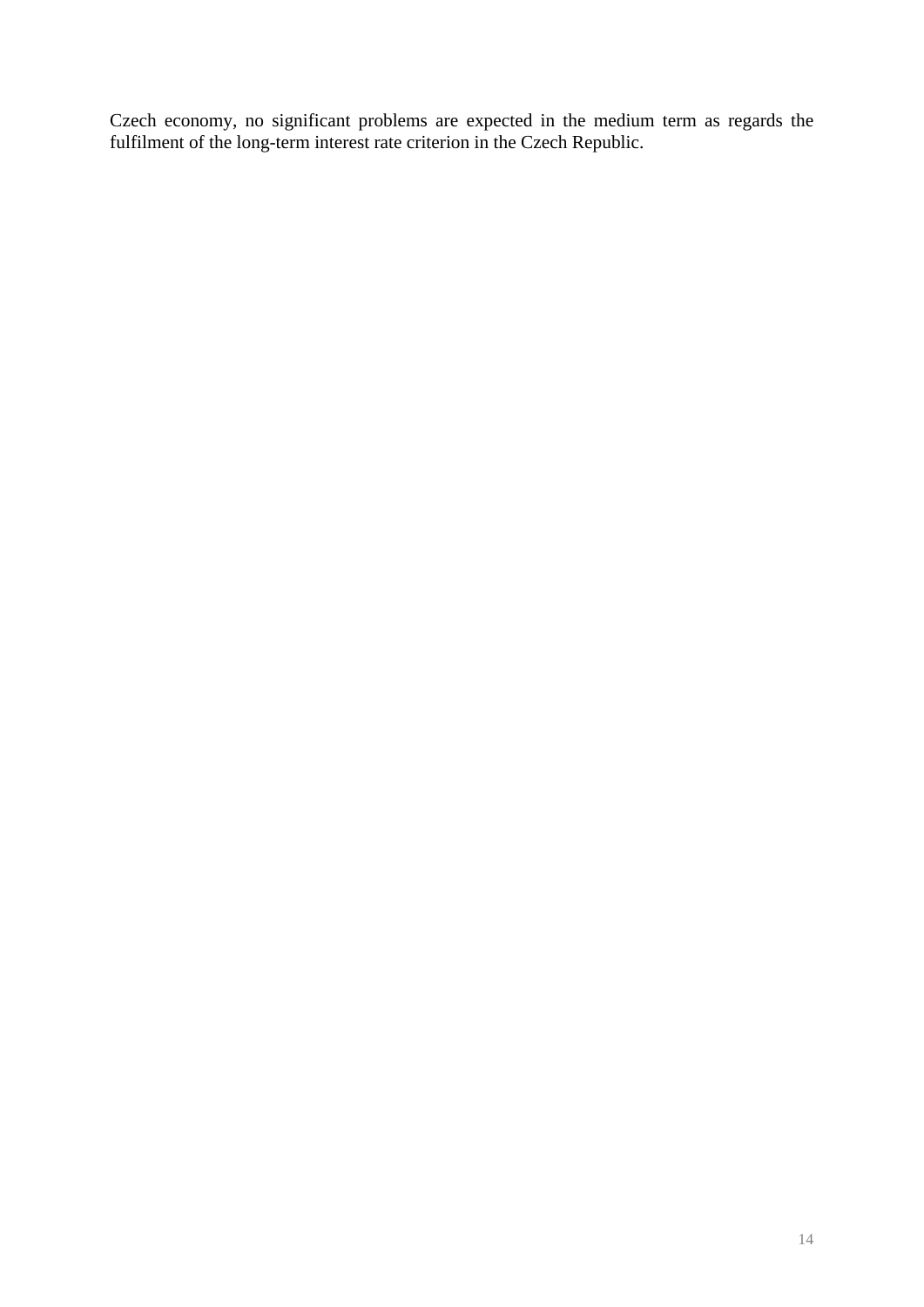# **3 ASSESSMENT OF THE CZECH REPUBLIC'S CURRENT ECONOMIC ALIGNMENT WITH THE EURO AREA**

This part summarises the results of a set of analyses directed at assessing the Czech economy's alignment with the euro area over and above the formal criteria, the fulfilment of which is assessed in the previous part. If the Czech economy is to reap the benefits associated with introducing the euro it will need to be able to operate without an independent monetary policy and without the option of exchange rate adjustment vis-à-vis its most important trading partners. This ability will be affected by the similarity of economic developments in the Czech economy with those in the euro area, since the degree of alignment will co-determine the appropriateness of the monetary conditions in the euro area to the current situation in the Czech Republic. The ability to adjust rapidly to economic shocks will also be an important factor. The Czech economy's alignment and its preparedness to adopt the euro can thus be assessed in terms of the long-term economic trends, the medium-term development of economic activity and the structural similarity of the Czech economy to the euro area economy, all of which affect the probability of asymmetric developments and the occurrence of asymmetric shocks, and in terms of the ability of the economy to absorb shocks and adjust flexibly to them.

The analyses are divided into two basic groups according to the type of question they try to answer. The section entitled "Cyclical and Structural Alignment" indicates the size of the risk of economic shocks whose impact on the Czech economy will differ from that on the euro area as a whole ("asymmetric shocks"). The section entitled "Adjustment Mechanisms" answers the question of to what extent the Czech economy is capable of absorbing the impacts of potential asymmetric shocks. The basic theoretical starting point for the underlying analyses is the theory of optimum currency areas. These analyses are aimed at assessing the evolution of the alignment indicators over time and in comparison with selected countries. The countries under comparison either are euro area members already (Austria, Germany, Portugal, Slovakia and Slovenia)<sup>6</sup> or aspire to such membership (Poland and Hungary). The individual studies were prepared using the statistical data and information available in June 2009. Some studies, chiefly in the fiscal policy area, were updated in November 2009. The conclusion as to whether the Czech economy is sufficiently prepared for adopting the single currency cannot be made in absolute terms, but can ensue from the aforementioned comparison with other countries and the assessment of developments over time. In general, it can be expected that the benefits of adopting the euro will grow with greater economic alignment and stronger adjustment mechanisms.

### **3.1 Cyclical and Structural Alignment**

<u>.</u>

The costs arising from the loss of the Czech Republic's own monetary policy will be particularly pronounced if the Czech economy is not aligned with the euro area economy. The risks arising from the Czech Republic's accession to the euro area will decrease as the degree of alignment increases.

<sup>&</sup>lt;sup>6</sup> The selection of euro area countries included in the comparison comprises countries that are comparable in terms of economic level and countries with which the Czech economy has trading links. The values of the indicators for the euro area are defined at the EA-16 level.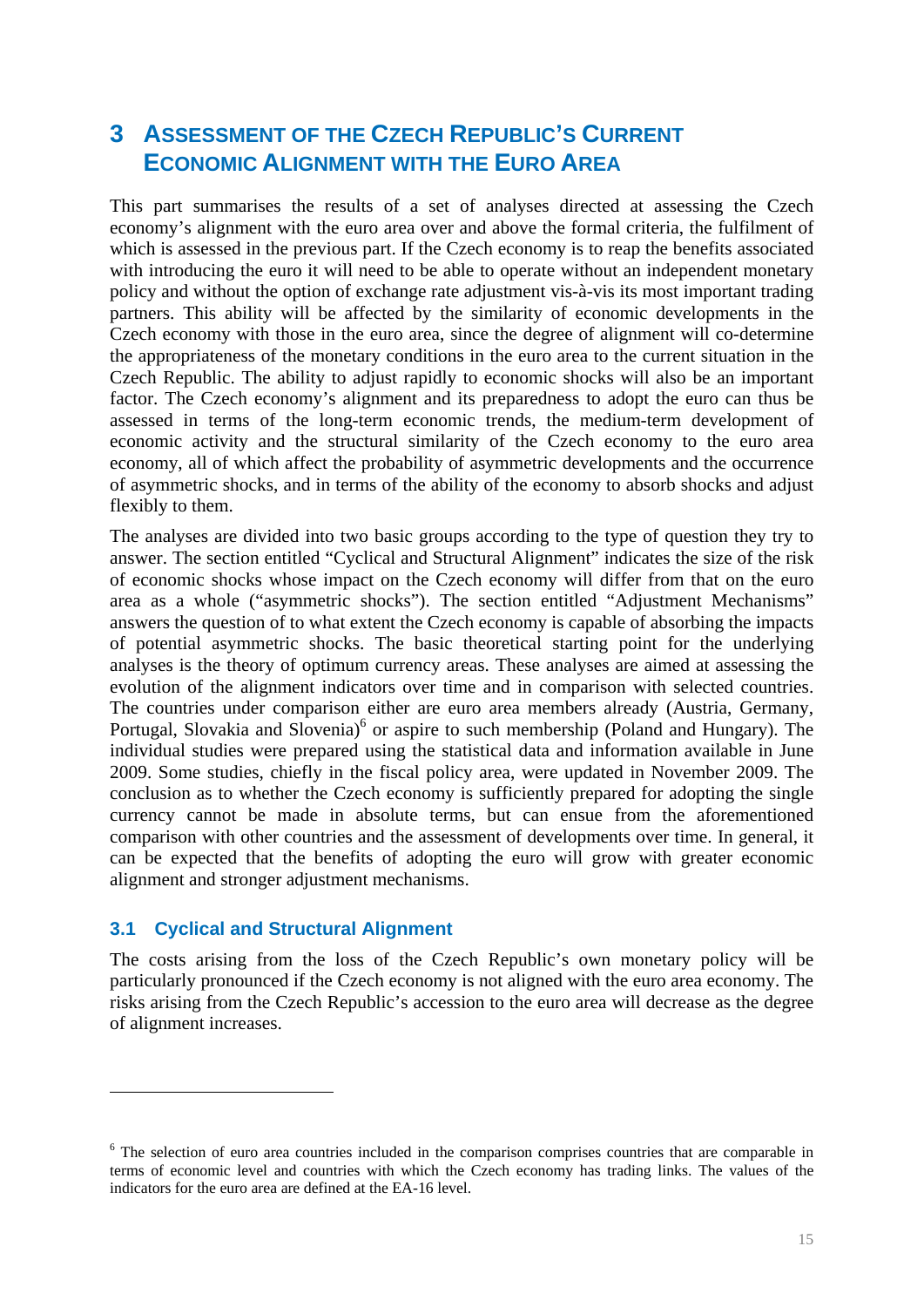**The degree of real economic convergence** is an important indicator of the Czech economy's similarity to the euro area. A higher level of such convergence fosters greater similarity of long-run equilibrium development. Indirectly it can also foster a lower likelihood of misalignment in the shorter run. A higher degree of convergence in the economic level prior to ERM II entry and euro adoption should further increase the relative price level, which will decrease potential future pressures for growth of the price level and equilibrium appreciation of the real exchange rate. The process of convergence of the economic and price levels has accelerated over the past six years. In 2008, GDP per capita in the Czech Republic was almost 75% of the euro area average, which represents a slightly higher standard of living than in the least advanced euro area countries (see Chart 3.1). The price level in the Czech Republic increased considerably during 2008 owing to the sharp appreciation of the koruna, but was still below that corresponding to the observed performance of the economy. However, at 68% of the average price level of the euro area, the deviation was smaller than in the past. In 2009, though, due to a weaker exchange rate compared to the previous year, the distance from the euro area price level can be expected to increase again (probably only temporarily). The real exchange rate of the koruna (on an HICP basis) appreciated on average by 4.2% a year between 1998 and 2008, which is a significantly higher pace than in the euro area countries under comparison except Slovakia. Going forward, the equilibrium trend of real appreciation of the koruna against the euro can be expected to continue in line with the real convergence, according to the analyses at a rate of 1.3–3.5% a year. Persistence of this trend following euro area entry will initially engender a corresponding higher rate of inflation in the Czech Republic than that in the euro area and related lower domestic real interest rates (possibly even negative in the case of short-term money market rates). If this situation persists in the long term, there could be a risk of an overheating of the economy associated with adverse consequences for macroeconomic and financial stability.



**Chart 3.1: Real economic convergence of selected states towards the euro area in 2008**  *(EA-16 average=100)* 

GDP per capita in purchasing power parity GDP average price level

Sources: Eurostat, CNB calculations.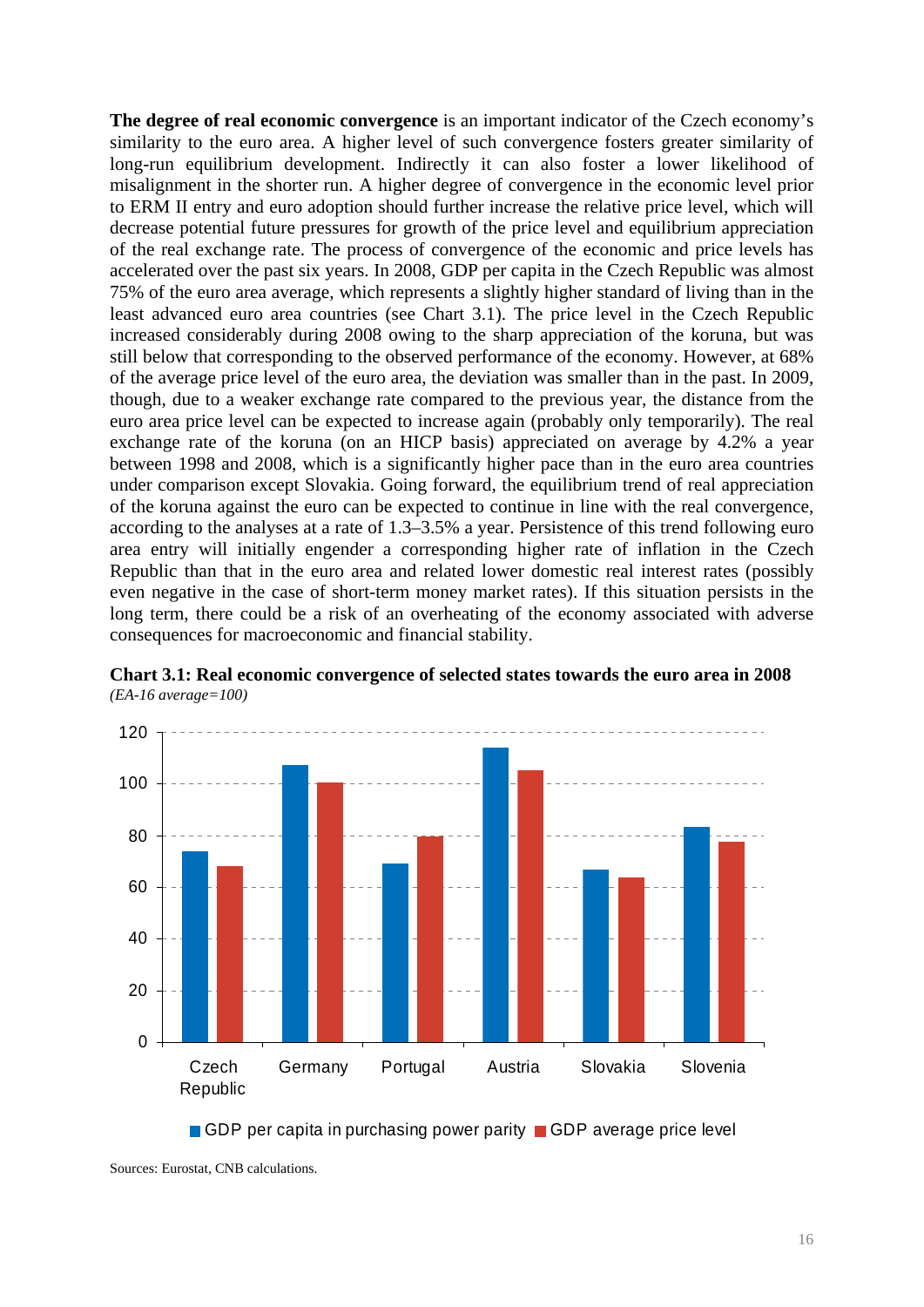**Alignment of economic activity and similarity of economic shocks** will help the single monetary policy to have an effective and appropriate effect on the economy in the monetary union. The analyses indicate increased correlation of overall economic activity between the Czech Republic and the euro area recently; the same goes for activity in industry and export activity. According to the analyses, the Czech Republic's export activity has recently been statistically significantly correlated with euro area exports. Compared to last year's analyses, the correlation of Czech exports to the euro area with euro area GDP has increased as well. Similar developments were identified for most of the countries under review. However, the significant recent rise in the monitored correlations, including the supply shock correlation, should be taken very cautiously, since these indicators have recently been strongly affected by the global economic downturn, which has affected both the Czech economy and the euro area economy (see Chart 3.2). The resulting observed increased correlation is therefore not necessarily a good indicator of future developments.



**Chart 3.2: GDP growth in the Czech Republic and the euro area** 

*(in %, year-on-year, seasonally adjusted)* 

Source: Eurostat. Data as of 5 November 2009.

Increased **drawing on resources from EU structural funds** could be a specific asymmetric factor that might impact on the Czech economy. This could act as a considerable economic stimulus, materialising primarily in increased investment activity. The actual drawdown of funds from EU structural funds and their economic use in the Czech Republic was slow until the end of 2008. However, data on the use of the structural funds for 2009 H1 indicate that the original difficulties with drawings have probably been overcome, so accelerated drawdown of funds for structural operations can be expected in the coming years (from the 2007–2013 allocation). This should be reflected in a rise in the inflow of EU funds. However, the economic stimulus from these flows will depend on the actual use of these funds by final beneficiaries. According to current estimates, only a slight positive economic stimulus from the inflow of EU funds is to be expected. The estimated amounts do not indicate any risk of a strong asymmetric shock.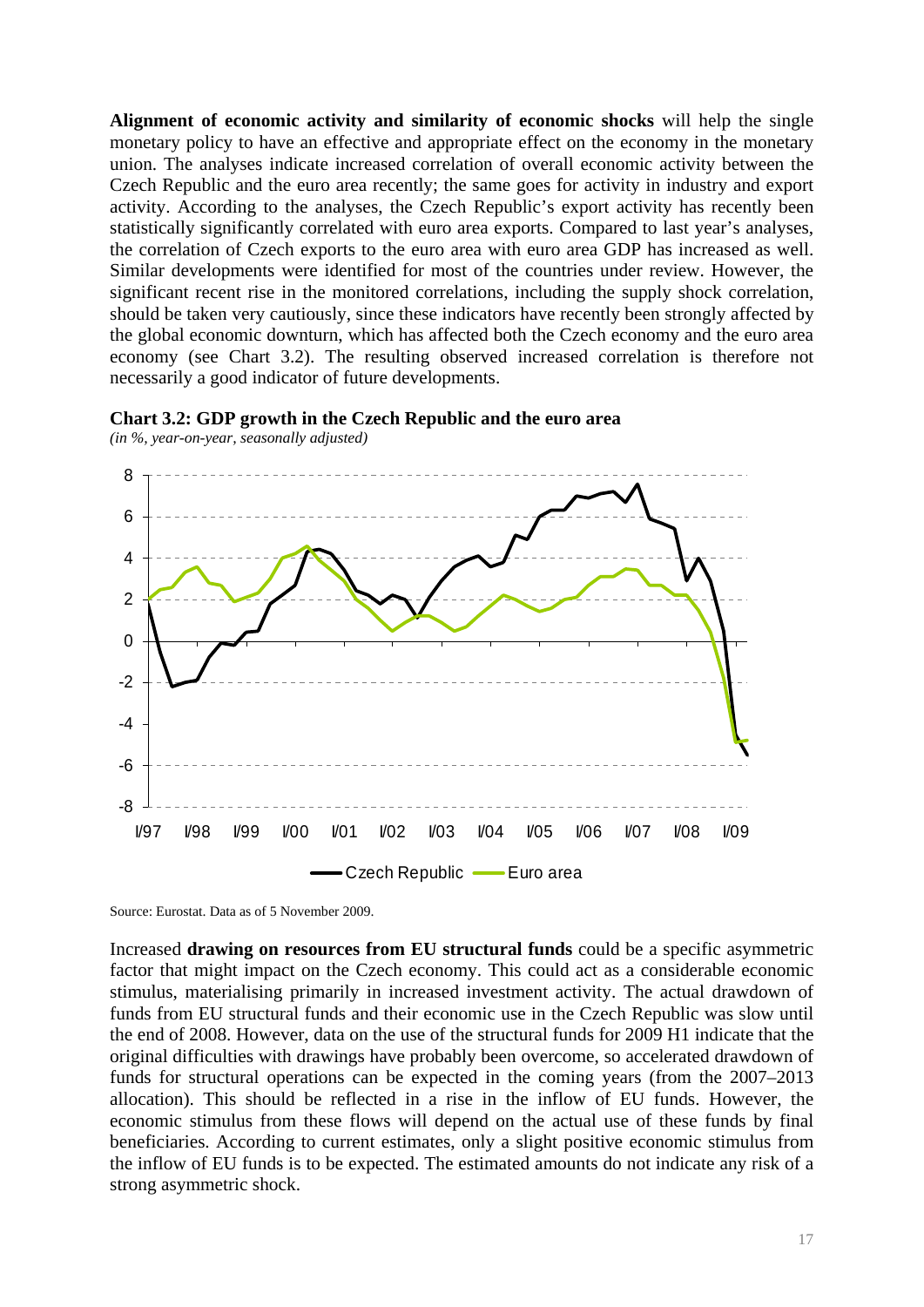Similarity of the **structure of economic activity** with the euro area should decrease the risk of occurrence of asymmetric economic shocks. In terms of production structure, the Czech economy retains a specific feature in the form of a higher share of industry and a smaller share of certain services in GDP compared to the euro area. Of the other countries under review, Slovakia has a comparable economic structure. The above-average share of the car industry in the total output and value added of the Czech economy compared to the euro area is (as in Germany) a possible source of sector-specific shocks. This has been confirmed by recent developments.

Fast convergence of **nominal interest rates** in the immediate run-up to joining the euro area has acted as an asymmetric shock in some economies in the past. For a country planning to enter the monetary union, earlier gradual convergence is therefore an advantage. The difference between Czech and euro area interest rates was zero or negative for a long time (i.e. between 2002 and 2007). However, a modest positive interest rate differential opened up in mid-2008 and widened further during 2009 owing to the escalation of the global financial crisis, the significant fall in the ECB's key rates and the use of unconventional monetary policy instruments by the ECB. The interest rate differentials for three-month and five-year rates and the rates on ten-year government bonds increased, but remain lower than in Hungary and Poland. The heightened uncertainty and volatility of interest rate differentials also persist.

Another indicator of the possibility of sharing a single currency is long-term co-movement in the **exchange rates** of two currencies against a reference currency. Compared to the other currencies under review, the correlation between the rates of the Czech koruna and the euro against the dollar was relatively high until mid-2008, at about 0.8–0.9. The koruna's rapid appreciation in 2001–2002 and the short period following the outbreak of the financial crisis were the only major exceptions in this respect since 2000. Similar figures were recorded only by Slovakia, whereas Hungary, Poland and Slovenia (before ERM II entry) showed lower correlations. The fall of Lehman Brothers was followed by a deep fall (of several tens of per cent) in the correlations of the currencies of all the non-euro area countries under comparison. The decrease in the alignment of these currencies vis-à-vis the euro was affected by the surge in volatility in global financial markets and did not always reflect fundamentals only. The exchange rate volatility in these countries expected by the markets has recently been falling from the peaks observed in 2008 H2, but is still higher than before 2008.

The Czech economy's strong **trade and ownership links** with the euro area magnify the benefits arising from the elimination of potential fluctuations in the exchange rate. Following Slovakia's entry, the euro area is the partner for approximately 70% of Czech exports (see Chart 3.3), a level comparable to, or even higher than, in the other countries under review. The Czech economy's ownership links with the euro area on the direct investment inflow side are relatively strong and still growing. The Czech economy's strong economic integration with the euro area creates conditions for increasing economic alignment with this area. Another positive aspect from this perspective is the high intensity of intra-industry trade with the euro area, which is only slightly lower than in Austria and Germany.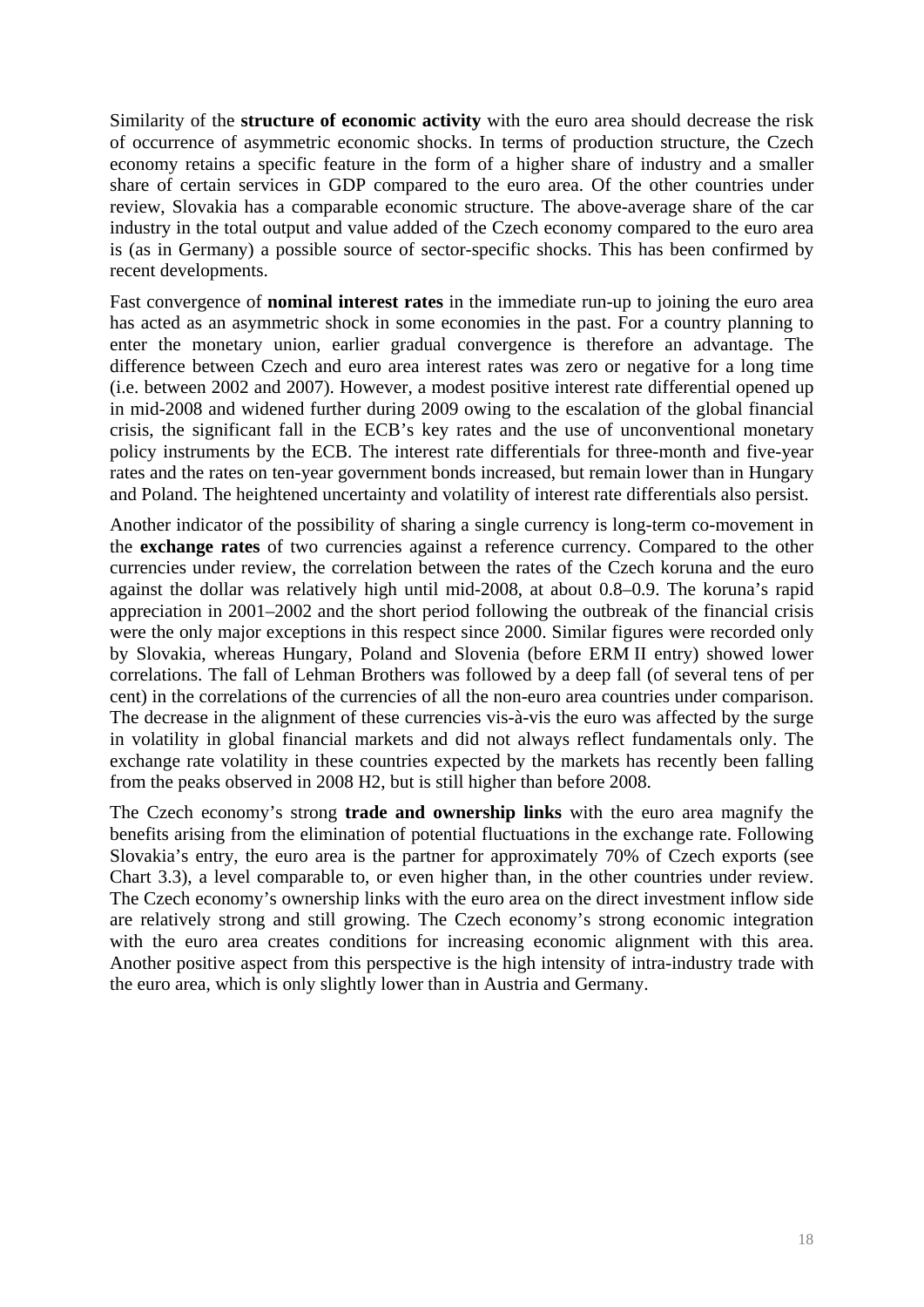

**Chart 3.3: Exports to the euro area as a percentage of in total exports**  *(in %)* 

Sources: Eurostat, IMF, CNB calculations.

The analysis of the Czech **financial system**, and, within it, the banking sector, reveals that despite its smaller share in GDP and smaller depth of financial intermediation relative to the average for the euro area and its founding member countries, common features of the effect on the economy usually prevail, particularly in normal economic conditions. Nevertheless, the current global financial crisis and recession have shown that only a sufficiently capitalised banking sector which is independent of external financing and has high balance-sheet liquidity and which in the run-up to euro adoption focuses on the traditional business model of conservative banking intermediation mostly in the domestic currency, is highly resistant to shocks. In this situation, the reaction to asymmetric shocks arriving from global financial markets is much more effective as regards ensuring the functioning and effectiveness of the system. By contrast, banking sectors which were dependent on external funding and which – owing to over-optimistic expectations regarding early euro adoption – recorded large volumes of asset transactions in foreign currencies were hit hard by the negative external shock.

The ratios of client loans to total loans and GDP had been increasing over the past seven years as a result of dynamic growth in lending to households and corporations in the Czech Republic. On the one hand, this trend implied convergence towards the corresponding ratios in the euro area. On the other hand, the historical experience of some countries shows that strong growth in lending and rising household and corporate debt can lead to a higher loan default risk in an adverse economic situation. However, the recent recession-related slowdown in lending in the Czech Republic and greater prudence on the part of both banks and borrowers are suppressing any risk of overleveraging of the real sector.

Given their minimal exposure to toxic and other very risky assets, domestic financial institutions have not been hit significantly by the global financial crisis. However, some of them are exposed to the financial crisis to a limited extent through their investments in foreign bonds, shares, mutual fund units and, in some cases, real estate. However, the fall in the value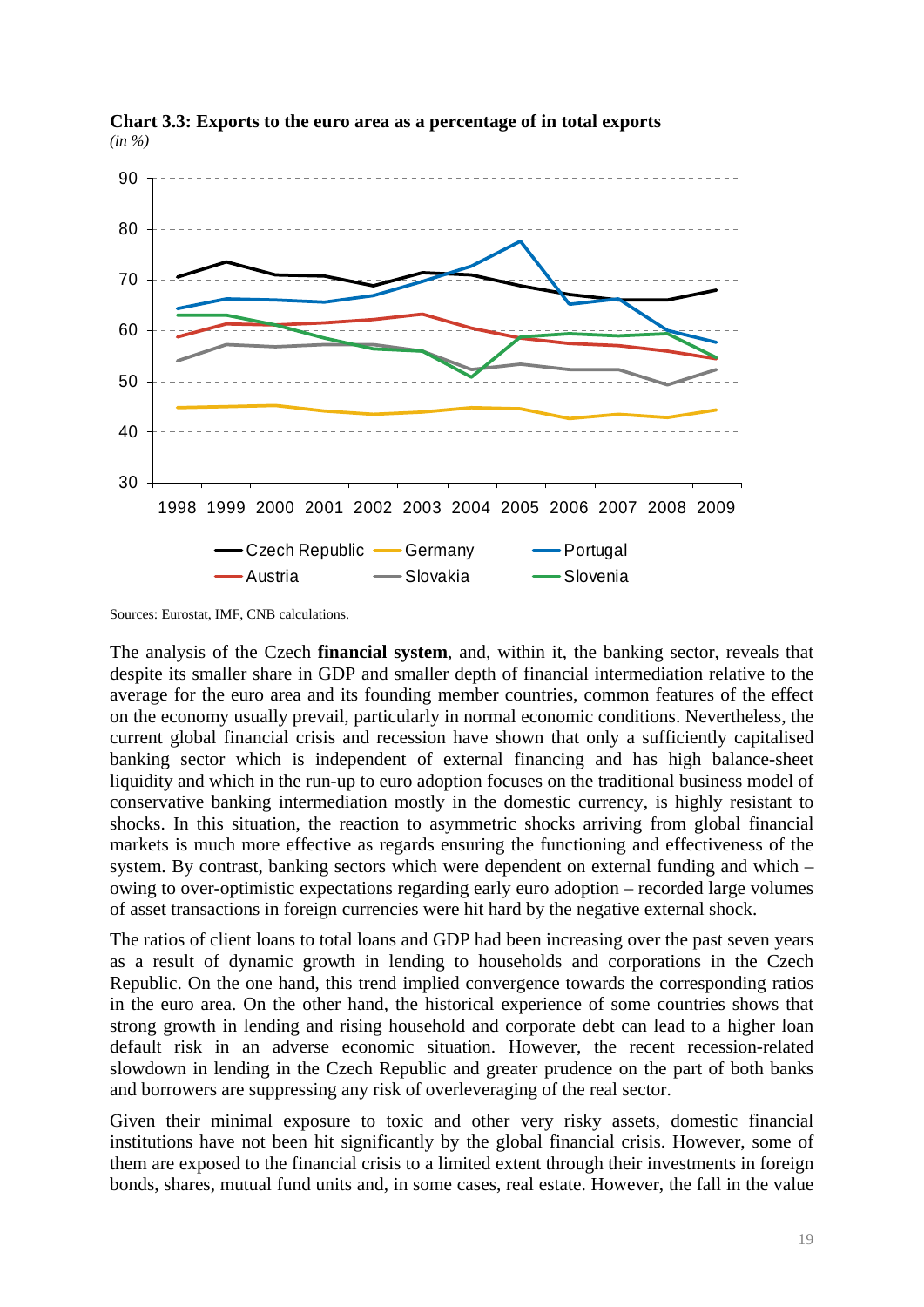of their assets due to revaluation has had no fundamental effect on the functioning of the domestic financial system. It is thus reasonable to assume that the indirect effect of the crisis – acting via a worse financial situation of households and corporations and manifesting itself mainly in a probable increase in the loan default rate in the future period – will be dominant.

**The structure of the financial assets and liabilities of Czech non-financial corporations and households** still differs from that of euro area entities. The difference is particularly visible in a higher share of trade receivables in corporate assets and a higher share of currency and deposits in household assets. However, gradual convergence towards the euro area structure can be observed. The indebtedness of Czech corporations and households is currently significantly lower than in the euro area countries under review. In the past, the effect of money and financial market rates on client rates in the Czech Republic was roughly the same as in the euro area, but the economic crisis has led to slightly greater stickiness of client rates in the Czech Republic. The interest rate sensitivity of new loans to non-financial corporations is similar to that in the euro area. Households have a larger weight of long-term rate fixations in the case of loans for house purchase. The use of the euro in the financial transactions of non-financial corporations is gradually growing, reflecting the Czech economy's openness and foreign trade integration. However, the degree of spontaneous euroisation is still relatively low, although there is a difference between corporations and households. The expansion of foreign currency cash holdings and deposits of households in the Czech Republic is roughly comparable with the selected Central European countries, but foreign currency borrowing is negligible.

The degree of **integration of the Czech financial markets** (money, foreign exchange, bond and stock) with the euro area markets is similar to that in the new EU Member States under comparison. The integration of government bond and stock markets is also comparable to that of Austria and Portugal. The speed of elimination of shocks on the Czech financial markets had been increasing since 2002, but the speed of adjustment has recently declined somewhat (except on the government bond market) as a result of the global financial crisis. The financial crisis has loosened financial market integration in all the countries under comparison over the last two years. In contrast, the sensitivity of asset prices to global events has been developing unevenly across the individual countries following the outbreak of the financial crisis. In the Czech Republic it has increased somewhat in the foreign exchange and stock markets.

# **3.2 Adjustment Mechanisms**

As regards the **public finance** of the Czech Republic, their ability to stabilise the economy subject to the European fiscal rules will be important. Under the Stability and Growth Pact, the Czech Republic committed itself to steering over the medium term towards a structural government deficit of no more than 1% of GDP by 2012. The closer the structural part of the public budget deficit is to zero, the more room there will be at a time of economic downturn for the functioning of automatic stabilisers and the potential implementation of discretionary measures. After improving in 2007, the structural deficit in the Czech Republic increased again in 2008 owing to measures adopted on the budget revenue side and to faster growth in some expenditures. The evolution of the structural deficit is also very negative in 2009, as a result of anti-crisis and other measures. Although the elimination of adverse structural effects should remain a high priority for the Czech Republic, fulfilment of this target represents a big challenge at present despite measures adopted in autumn 2009 to stabilise the public budgets. Owing the deficit budget outlook, growth in public debt is expected as well. The past downward trend in the ratio of public debt to GDP will thus be interrupted in the Czech Republic. Although the problem of public debt is less serious for the Czech Republic than for most of the countries under comparison, its ratio to GDP is likely to approach 40% as early as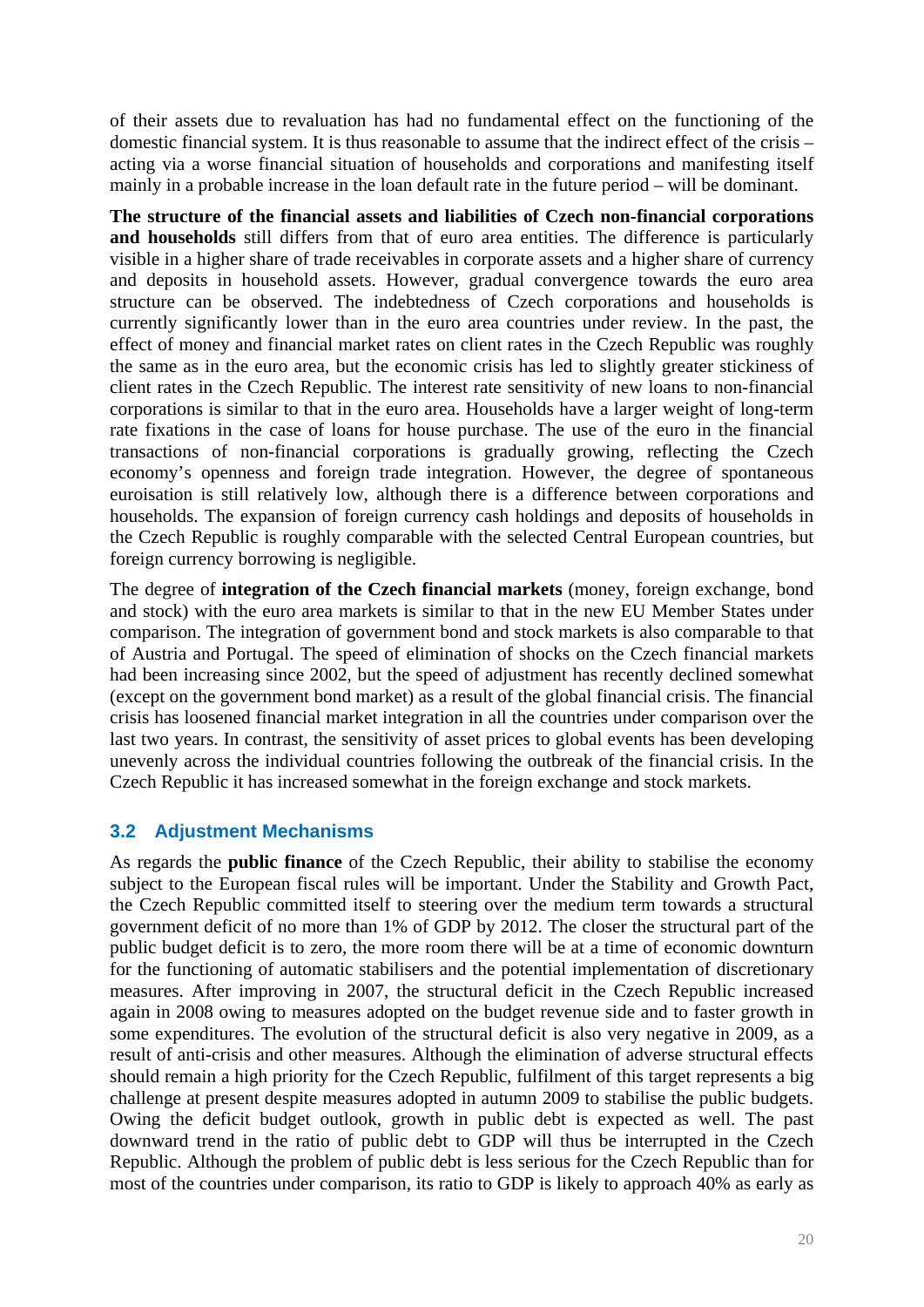2010. In the context of the current economic slowdown, the rise in mandatory debt service expenditure along with the expected effect of demographic changes on pension system and health care system expenditures poses a risk to the sustainability of public finance.

**Wage elasticity** can enhance the economy's ability to absorb the shocks to which the single monetary policy cannot respond. The analyses indicate that real wage elasticity in the Czech Republic was low in the past, as in the other countries under comparison. However, nominal wages have been showing signs of flexibility over the last two years. The current crisis is hitting corporations mainly in terms of reducing demand. Around two-thirds of corporations are responding to the crisis by freezing wages. Other ways of cutting labour costs are also being employed, for example a shorter working week. The response of reducing nominal wages is less widespread, but as in the case of wage freezes is more common than before the crisis. Differences in **inflation persistence** in the countries of the monetary union might lead to different impacts of the single monetary policy. Inflation persistence in the Czech Republic is medium-low among the countries under comparison.

The Czech **labour market** situation reflects the impacts of the recent economic downturn. Thanks to the lag with which the current growth in total unemployment is spilling over to long-term unemployment, some improvement (see Chart 3.4) was still observed in some of the 2008 data (as in the other countries under comparison), but a significant rise in long-term unemployment can be expected in 2009 and 2010. The analyses also indicate that the decline in unemployment in the Czech Republic in the previous period was largely cyclical and that structural unemployment is unlikely to have improved markedly.

#### **Chart 3.4: Long-term unemployment rate**

*(ratio of persons unemployed for more than 1 year to the labour force, in %)* 



Source: Eurostat.

As in some of the other countries under review, the Czech Republic has persisting relatively large regional differences in the unemployment rate. This is due to regional gaps between the demand for, and supply of, labour and the low regional, occupational and sectoral mobility of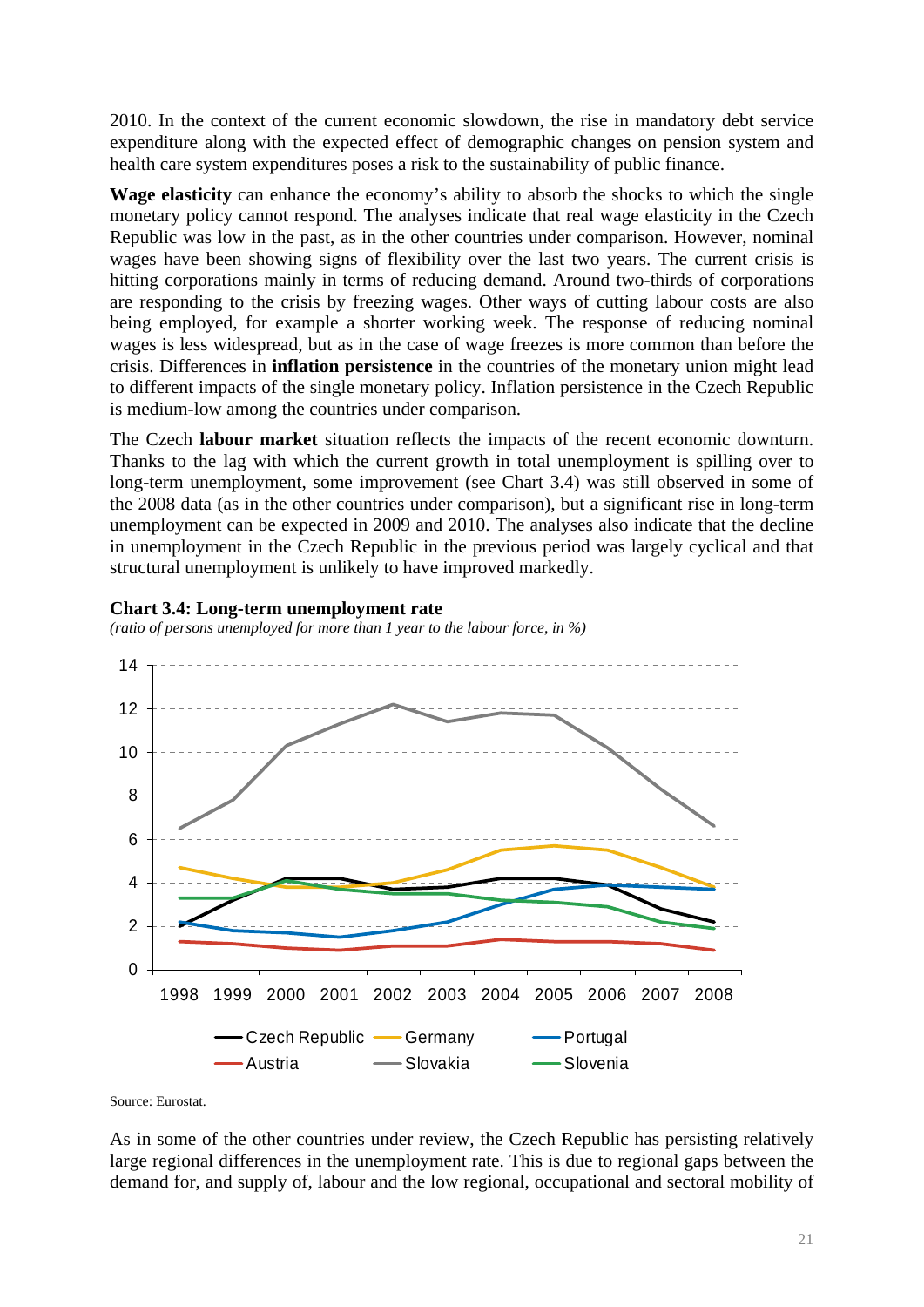the labour force, exacerbated, among other things, by the dominance of owner-occupied housing. It is thus reasonable to expect that the contribution of cross-border mobility of Czech citizens to the adjustment in the event of economic imbalances will be relatively limited, even after the movement of labour between the Czech Republic and all the original EU countries has been fully liberalised by 2011. The dynamic inflow of foreign labour into the Czech Republic visible since 2005 has recently slowed, or the number of foreign workers has already started falling, reflecting the decline in labour demand. This flexible response to economic developments can be regarded as a sign of flexibility of the Czech labour market. On the other hand, the use of foreign labour during the economic boom suggested that some serious problems persisted in this market (in particular low incentives to work among the long-term unemployed with low skills), since foreigners work mainly in low-skilled jobs.

Labour market flexibility is determined to a great extent by the **institutional rules**. The effect of collective bargaining on wage setting is no higher in the Czech Republic than in the current euro area members. The impact of the minimum wage on the flexibility of low wages and on job creation is rather low on average by international comparison. The halt in growth, or slight decline, of the minimum wage as a percentage of the average wage for less-skilled jobs can be regarded as positive, since high minimum wages coupled with high labour taxation could have an adverse effect on demand for less-skilled labour. At the same time, the labour force in the Czech Republic in 2007 was exposed to the highest tax burden of all the countries under comparison as measured by the implicit tax rate. The 2008 tax reform reduced the tax burden on most households, but for households of individuals without children, labour taxation at the average wage level increased slightly due to "cold progression". The adverse effect of taxation on long-term unemployment and job creation was roughly the same as in Austria, Hungary and Poland, but higher than in Portugal and Slovakia. The financial incentives for the Czech unemployed to accept a job given by the combination of taxes and benefits declined as a result of the 2007 social benefit system reform. Although the 2008 reform halted the adverse trends, it did not deliver a significant reduction of the existing problems. The level of social benefits coupled with the tax burden may diminish efforts to seek or keep a job, particularly in the case of households with children, but unemployment benefits are high by international comparison even for childless individuals. In the area of permanent employment, the degree of job protection is higher than in other countries, whereas the protection of temporary employment and agency employment is relatively low. The costs of dismissing employees in the Czech Republic are independent of the duration of employment and are therefore relatively high by international comparison particularly with regard to short-term contracts. Moreover, the institutional set-up of the labour market in the euro area should be regarded as a relatively soft standard for international comparisons. Low flexibility may present a general risk in particular as regards the entry of young people to the labour market.

In the area of **product market flexibility** the situation is showing a gradual partial improvement. In particular, gradual steps are being taken to simplify the procedures for setting up businesses and carrying on business activities. However, the domestic business environment continues to be more burdened with administrative obstacles than that in most of the countries under comparison, partly because of a current gradual improvement in the business environments in those countries. As in the other countries under comparison, the corporate taxation rate has been declining recently and is currently one of the lower ones, but the overall tax burden on Czech corporations is higher than in Portugal, Hungary, Poland and Slovakia.

**Stability and effectiveness of the banking sector** is a precondition for the sector to be able to assist in absorbing economic shocks. The banking sector has achieved a high level of efficiency and profitability in the European context, and in past years has created a sufficient